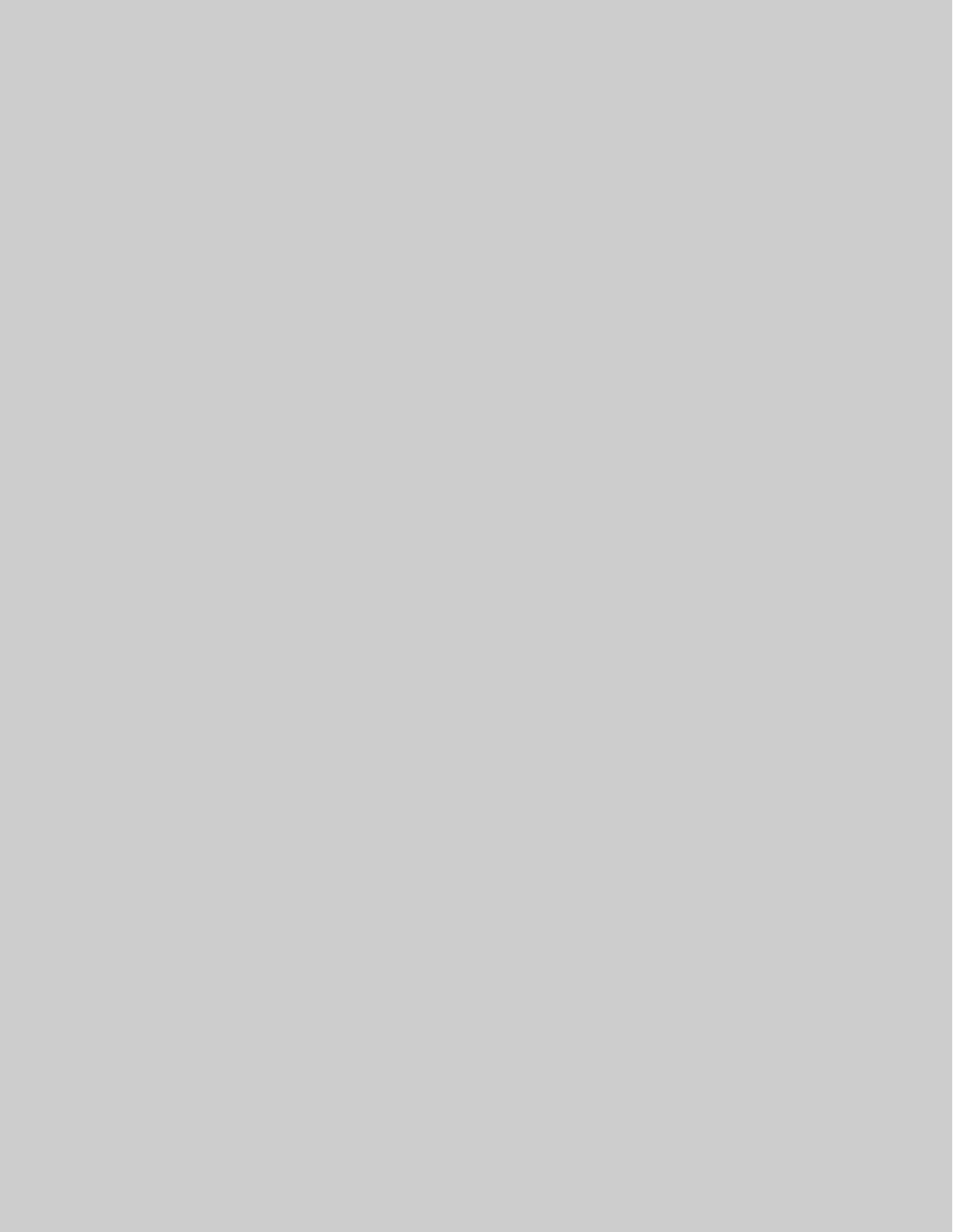# **CHAPTER** 1

## **Context for Medicare spending**

edicare spending increased by an annual average of 9.6 percent per beneficiary between 1968 and 2000. Although slightly lower than the growth rate of health care spending by private insurers, increases of this magnitude have unique implications given limited federal budget, trust fund, and beneficiary resources. Moreover, because the growth in Medicare spending has exceeded growth of the gross domestic product—as has *all* health care spending—an increasing portion of the nation's economic resources are devoted to health care services. Medicare's spending growth is a concern because it requires policymakers to weigh competing priorities and ultimately to make tradeoffs in allocating limited resources. Multe have unique in

This chapter explores trends in Medicare spending, compares Medicare growth to that of other health spending indicators, and examines the implications of spending increases given limited resources.

## **In this chapter**

- Medicare spending trends
- Medicare spending compared with other indicators of health spending
- Implications of Medicare spending given limited resources
- Spending and other implications of MedPAC's recommendations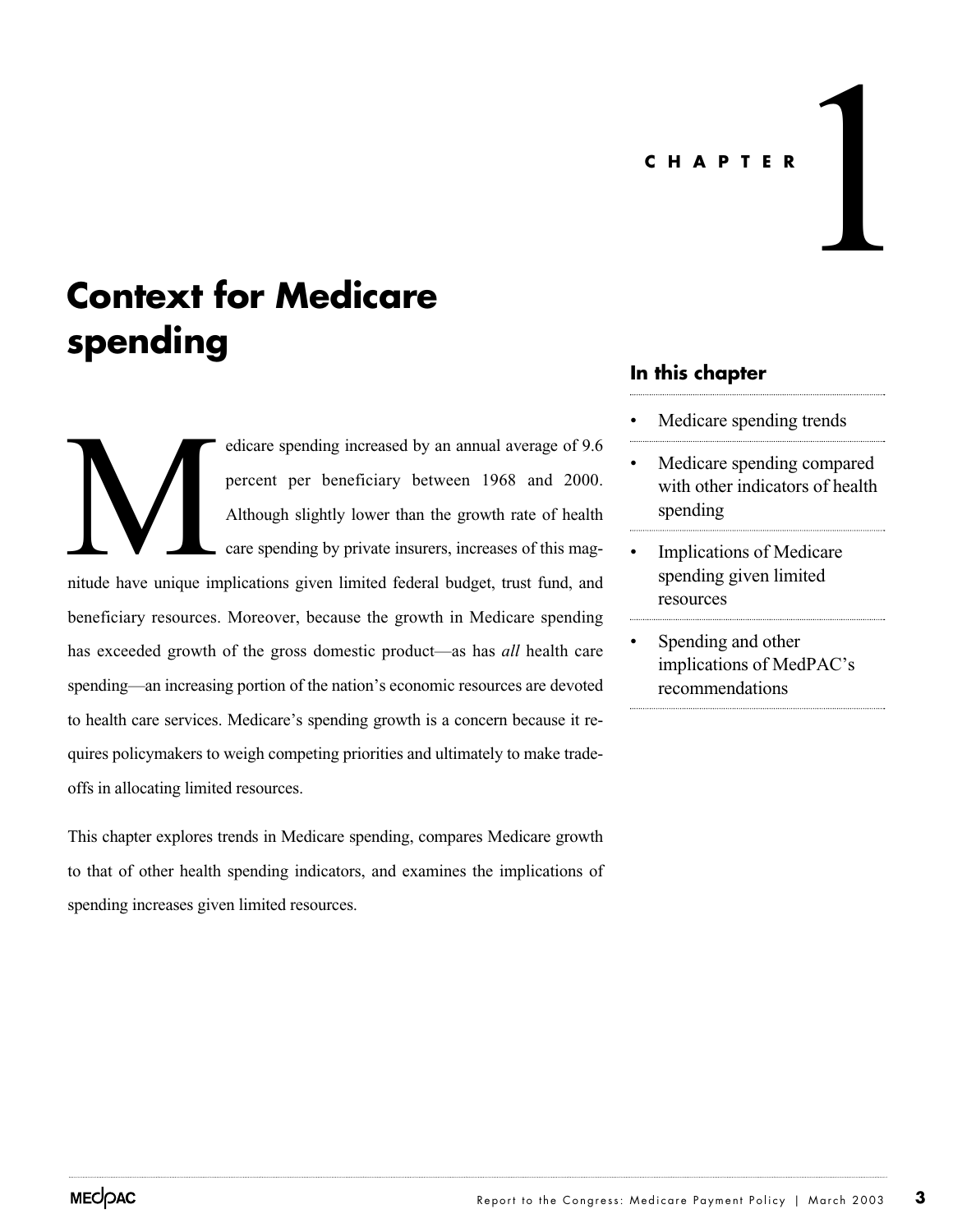The Congress has charged MedPAC with assessing the design and implementation of Medicare payment policy and making recommendations to the Congress and the Secretary of the Department of Health and Human Services to address any problems identified. In carrying out these responsibilities, MedPAC examines whether Medicare's payment policy supports the ultimate goal of the program: ensuring that its beneficiaries have access to medically necessary acute care of high quality in the most appropriate clinical setting, without imposing undue financial burdens on beneficiaries and taxpayers. This examination requires that we evaluate not only the technical aspects of payment policy as they affect access to care, but also the implications for beneficiaries and taxpayers of rising Medicare and health care spending.

This chapter shows that after a few anomalous years of low rates of growth, Medicare spending has resumed its more typical trajectory, growing an average of 7.7 percent between 2001 and 2002. To provide a context in which to assess this growth rate, the chapter compares Medicare's growth to that of other types of national health care spending. The data suggest that while growth rates diverge at certain points, over the long run Medicare's growth is roughly comparable to that of other purchasers.

The chapter also identifies resource constraints that ought to be considered when evaluating both the short-term payment policy recommendations in this report and the need for longer-range Medicare reforms. Medicare is absorbing a growing proportion of the nation's budget and economic resources; the Medicare Hospital Insurance trust fund insolvency date looms; and beneficiaries are spending a growing percentage of their resources on health care, which for some means painful trade-offs between getting medical care and purchasing other essentials of living. This chapter does not go so far as to recommend solutions to

these problems, but MedPAC will analyze and report on innovations in health care financing and delivery that may hold promise for addressing them.

Given Medicare's limited resources, MedPAC makes its recommendations with—and policymakers should consider them with—an understanding of their consequences on spending as well as on beneficiaries and providers. To further this goal, MedPAC is making the implications of its recommendations more explicit by summarizing the implications below each recommendation and providing an estimate of the change in spending, when possible.

This chapter first presents background information on Medicare spending trends. Then it discusses overall national health spending and other health care spending that may serve as a benchmark against which to assess Medicare's scope and growth. Third, the chapter identifies the resource constraints associated with the federal budget, Medicare trust funds, the economy, and beneficiaries. Finally, given these trends and constraints, the chapter discusses how MedPAC assesses and presents the implications of its recommendations.

## **Medicare spending trends**

Understanding how much Medicare spends for which services and for which beneficiaries, and also how fast this spending is expected to grow, is essential to assessing the performance and financial sustainability of the program. Information on spending trends lays the foundation for comparing Medicare's spending growth with that of other payers and for considering various spending constraints, such as the federal budget and Medicare trust funds. In addition, this information provides a sense of scale for assessing the impact of various policy options. For example, an option that is estimated to

increase hospital payments by 1 percent is far more costly than an option increasing hospice payments by 1 percent.

## **Spending levels and distribution**

The amount of Medicare spending can be expressed in many different ways that are useful for different purposes. For a general understanding, perhaps the best way to consider Medicare spending is to include all the money the Medicare program pays for benefits. In 2002, Medicare spent about \$250 billion, or  $$6,200$  per enrollee.<sup>1</sup> In the same year beneficiaries, often through a supplemental insurer, also paid an additional \$38 billion in Medicare coinsurance and deductibles to their providers.

Medicare spending is concentrated on certain services, beneficiaries, and geographic areas. Inpatient hospital services were by far the largest spending category (40 percent), followed by physicians (17 percent), skilled nursing facilities (6 percent), and home health (5 percent). Spending for beneficiaries enrolled in the Medicare+Choice program accounted for 15 percent of the total. This distribution has changed over time, particularly as enrollment in the Medicare-Choice program has fluctuated and major changes in payment policy have affected spending levels of individual sectors. For example, although inpatient hospital spending has grown 53 percent from 1992 to 2002, it has shrunk as a percentage of Medicare's spending, falling from 51 percent to 40 percent (Figure 1-1).

Like private insurance spending, Medicare spending is concentrated in a small percentage of beneficiaries. In 1997, half of Medicare spending was for the costliest 5 percent of beneficiaries, and 90 percent was for the costliest 25 percent of beneficiaries. By contrast, the least costly 50 percent of beneficiaries consumed only 2 percent of all Medicare spending in

<sup>1</sup> For the purposes of this chapter, unless otherwise noted, spending numbers are presented as gross outlays, meaning that they include spending financed by beneficiary premiums but do not include spending by beneficiaries (or on their behalf) for cost-sharing associated with Medicare-covered services. In general, they are reported on a fiscal year, incurred basis and do not include spending on program administration.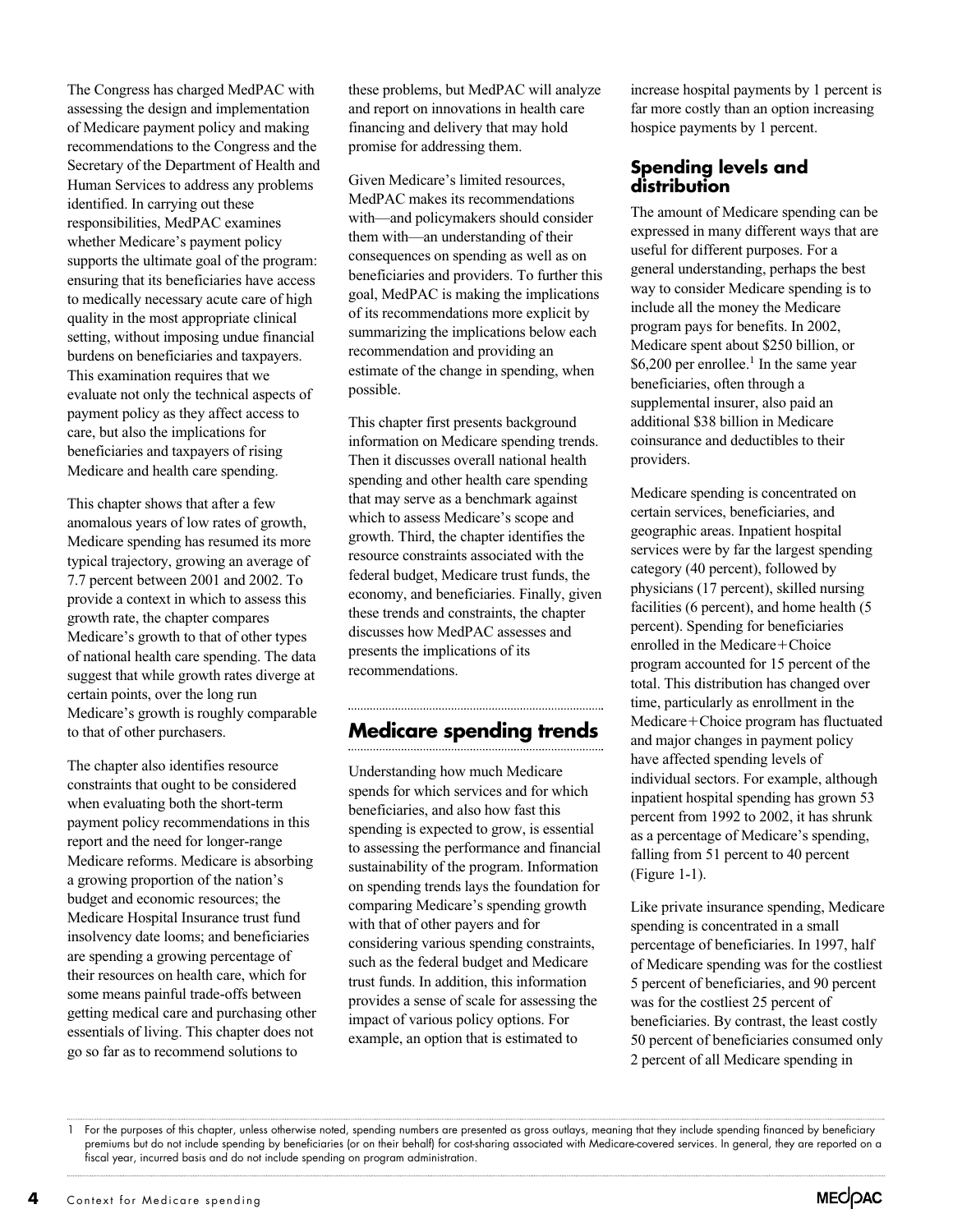

## **Change in distribution of Medicare spending by setting, fiscal years 1992–2002**



Hospital inpatient<sup>1</sup> 40% Managed care 15% Other fee-for-service settings<sup>2</sup> 10% Ambulatory surgical center 1% Free-standing dialysis 2% Home health 5% Skilled nursing facility 6% Physician 17% Hospital outpatient 4%

**Total spending 2002 = \$252 billion**

Note: Includes program outlays only. Totals may not add to 100 due to rounding. <sup>1</sup>Includes all hospitals, those paid under the prospective payment system (PPS), and PPS-exempt hospitals. <sup>2</sup>Includes hospice; outpatient laboratory; durable medical equipment; Part B drugs, ambulance services, and supplies; and Rural Health Clinics, Federally Qualified Health Centers, and outpatient rehabilitation facilities.

Source: CMS, Office of the Actuary, 2002.

2 This data is based on a Congressional Budget Office analysis of claims data for fee-for-service beneficiaries. The five-year analysis includes only beneficiaries enrolled in Medicare since 1993.

1997 (Figure 1-2, p.  $6$ ).<sup>2</sup> When examined over a five-year period, the concentration is less dramatic: roughly 75 percent of spending between 1993 and 1997 was for the costliest 25 percent of beneficiaries.

Focusing on the characteristics of costly beneficiaries is illuminating, but the implications of these characteristics must be considered carefully. Costly beneficiaries in one year are more likely than other beneficiaries to have high costs in the following years. Of the high-cost beneficiaries who were alive at the end of 1993, over half remained in the highest quartile of spending in the next calender year—a rate twice as high as would be expected by chance (Crippen 2002a).

Costly beneficiaries are also likely to have multiple chronic conditions. One analysis found that beneficiaries with three or more conditions (46 percent of beneficiaries) account for almost 90 percent of total Medicare spending, while those with no chronic conditions account for less than 1 percent (Anderson 2002). Because this analysis measured all spending for each type of beneficiary regardless of whether the spending was associated with the beneficiaries' chronic conditions, it is unclear to what extent the costly acutecare episodes were attributable to chronic conditions. It is known, however, that costly beneficiaries tend to use a lot of inpatient hospital care. More than half of Medicare spending on the most expensive 5 percent of beneficiaries was for inpatient hospital services in 1997 (Crippen 2002a).

Costly beneficiaries often include those in the last year of life. About 25 percent of Medicare outlays are spent on the last year of life for the 4.7 percent of beneficiaries who die each year. It is important to remember, however, that because the year or time of death is not predictable, this figure shows the cost of caring for severely ill individuals with unknown life expectancy, not the cost of care delivered in anticipation of impending death (MedPAC 2000).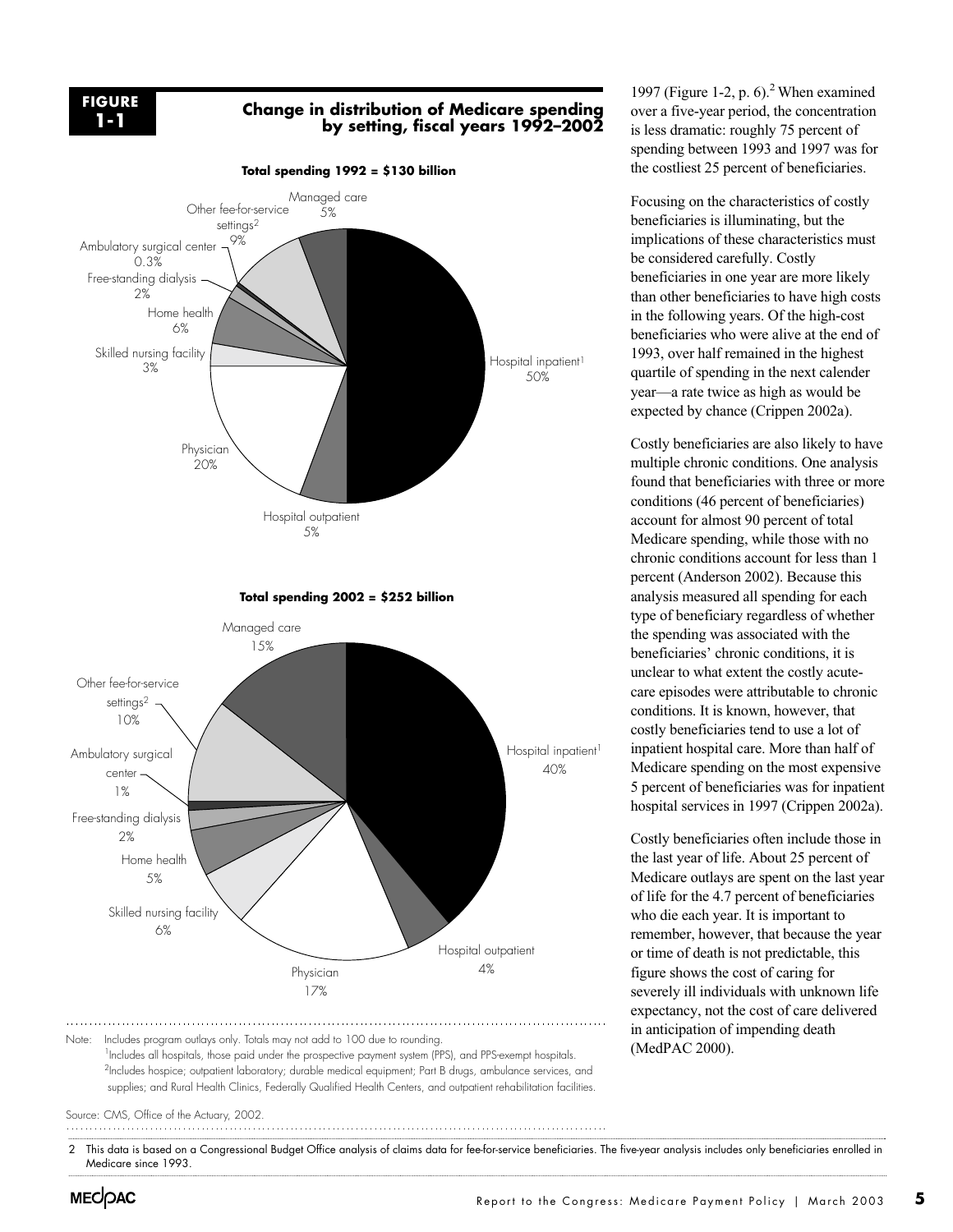

In addition, beneficiaries in some areas of the country are more costly, on average, than beneficiaries in other areas of the country. Some of this variation is due to deliberate payment adjustments to reflect differences in input prices, such as wages and rent, and to support other missions, such as payments for medical education and provision of uncompensated care. An additional part of the geographic variation is due to beneficiaries receiving different amounts of medical services, which is influenced by differences in providers' practice patterns and beneficiaries' propensity to seek care, which in turn are influenced by factors such as their health status, income, culture, and presence of supplemental coverage.

## **Spending growth**

Prior to 1997, Medicare spending had been increasing rapidly, averaging 11.1 percent annually between 1981 and 1997.<sup>3</sup> This rate of increase declined sharply

between 1998 and 2000 to 1.7 percent, as the effects of provider payment reductions in the Balanced Budget Act of 1997 (BBA) and enhanced efforts to deter fraud and abuse were felt. For 2001 and 2002, however, the rates of increase in spending resumed more typical trajectories of about 9 percent and 5.6 percent, respectively.

This general growth pattern was observed in virtually every service sector, but several specific trends are worth highlighting (Table 1-1):

- Leading up to the passage of the BBA, home health and skilled nursing facility (SNF) spending were growing at double-digit rates, peaking at 34 percent and 43 percent, respectively. Between 1997 and 2000, however, home health and SNF spending levels decreased. By 2001 and 2002, annual growth rates for each sector were again positive, and in the double digits.
- Inpatient hospital growth rates have not shown the same volatility as those for post-acute care, but because inpatient hospital care represents a large portion of Medicare spending, its growth greatly influences Medicare's overall growth. Between 1993 and 1997, inpatient hospital spending grew 6.1 percent annually, on average. Growth dipped to just 0.1 percent between 1998 and 2000 (after the BBA), before resuming a 6.7 percent annual growth rate between 2001 and 2002.
- Managed care spending grew nearly 30 percent annually, on average, between 1993 and 1997, as enrollment more than doubled. After

#### **TABLE 1-1**

## **Annual change in Medicare spending, selected settings, 1993–2002**

| Setting                  | 1993-1997 | 1998-2000 | 2001-2002 |
|--------------------------|-----------|-----------|-----------|
| Hospital inpatient       | 61%       | O 1%      | 6.7%      |
| Physician                | 4 R       | $\wedge$  | ΧА        |
| Skilled nursing facility | 2/6       | $-48$     | 1.5 8     |
| Home health              |           | $-218$    | 22 8      |

Source: CMS, Office of the Actuary, 2002. Hospital inpatient includes all hospitals, those under the prospective payment system (PPS), and PPS-exempt hospitals. Includes program outlays only, gross mandatory, fiscal year, incurred.

3 In calculating average annual growth rates over a span of years, growth for the first year is calculated as the difference in spending from the prior year (1980, in this case) to spending in the year noted (1981, in this case). This convention is followed throughout the report.

**6** Context for Medicare spending

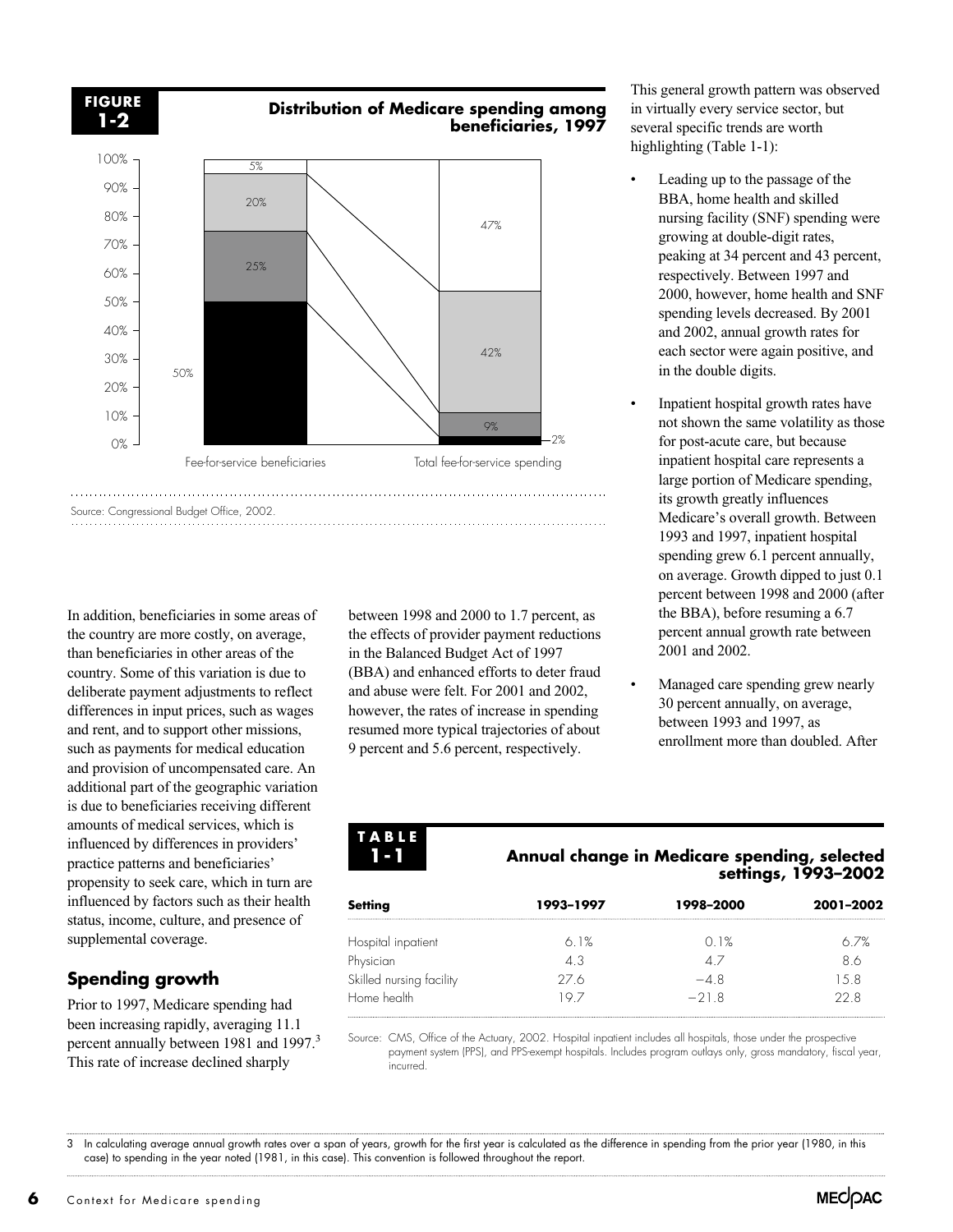the passage of the BBA, a number of plans withdrew from the program or reduced their service area and enrollment declined, resulting in annual growth rates that averaged 16.4 percent between 1998–2000 and –4.2 percent between 2001–2002.

Projections of future growth suggest that Medicare will continue to grow at about 6 percent annually, on average, until the retirement of the baby boom generation, when growth will accelerate significantly. Forecasts of future Medicare spending are inherently uncertain but need to be considered in order to evaluate whether the program is financially sustainable. Several entities project future Medicare spending, including the Congressional Budget Office (CBO), the Office of Management and Budget (OMB), and the Medicare Trustees (Figure 1-3). Among the factors contributing to the uncertainty of their estimates is that they assume no change in current law, despite the fact that Congress regularly intervenes to adjust payment policies and occasionally changes coverage policies. Another source of uncertainty is difficulty predicting changes in the volume and intensity of services to be delivered to Medicare beneficiaries and, in particular, how new technology will influence these factors.

With these caveats in mind, we note that CBO projects that mandatory spending for Medicare will grow at an annual average rate of 6.5 percent over the 2003–2012 period (3.9 percent real growth). CBO's estimate of cumulative spending over the first 5 years of the projection window is 7.7 percent higher than the estimates of the Office of Management and Budget; it is 10.2 percent higher than OMB's estimates over the 10-year window.4 The Medicare Trustees' intermediate projection for 2003–2011 assumes 6.1 percent average annual growth (3.5 percent real growth).



Note: CBO (Congressional Budget Office), OMB (Office of Management and Budget), Trustees (2002 annual report of the Boards of Trustees of the Medicare trust funds). All data are nominal, gross mandatory program outlays. Trustees and OMB projections include administrative spending, and Trustees projections are presented on a calendar year basis ending in year 2011.

Source: CMS, Office of the Actuary 2002 (historical spending). 2002 annual report of the Boards of Trustees of the Medicare trust funds, CBO 2002, OMB 2002 (projections). 

## **Medicare spending compared with other indicators of health spending**

As policymakers debate how to improve Medicare's ability to be a prudent purchaser and whether policy changes are needed to change the projected trajectory of Medicare spending, it may be helpful to compare Medicare spending with total health spending and spending by other payers. This comparison provides a benchmark, albeit an imperfect one, that helps policymakers understand the size of Medicare in the marketplace and, in turn, its potential influence in the market.

To give a better sense of how Medicare spending compares with other health care spending, this section first discusses the comparative scope of Medicare, then compares Medicare's growth rates to those of other private and public health spending, and finally explores the factors driving growth in health care spending. This discussion draws heavily from the national health expenditure (NHE) data compiled by the CMS Office of the Actuary, which disaggregates total spending by source of funding and service.<sup>5</sup>

### **Comparative scope of Medicare**

In 2001, the Medicare program spent \$235 billion (about \$5,900 per beneficiary) and accounted for 19 percent of total national

4 The differences between CBO's and OMB's estimates are attributable to different assumptions about annual updates for provider payment rates, administrative actions on outpatient drug payment, managed care enrollment, and the rate of increase in the volume and mix of services in the fee-for-service sector (Crippen 2002b).

5 NHE's Medicare estimates are derived from the Medicare Trustees reports. Its latest year of actual data is 2001.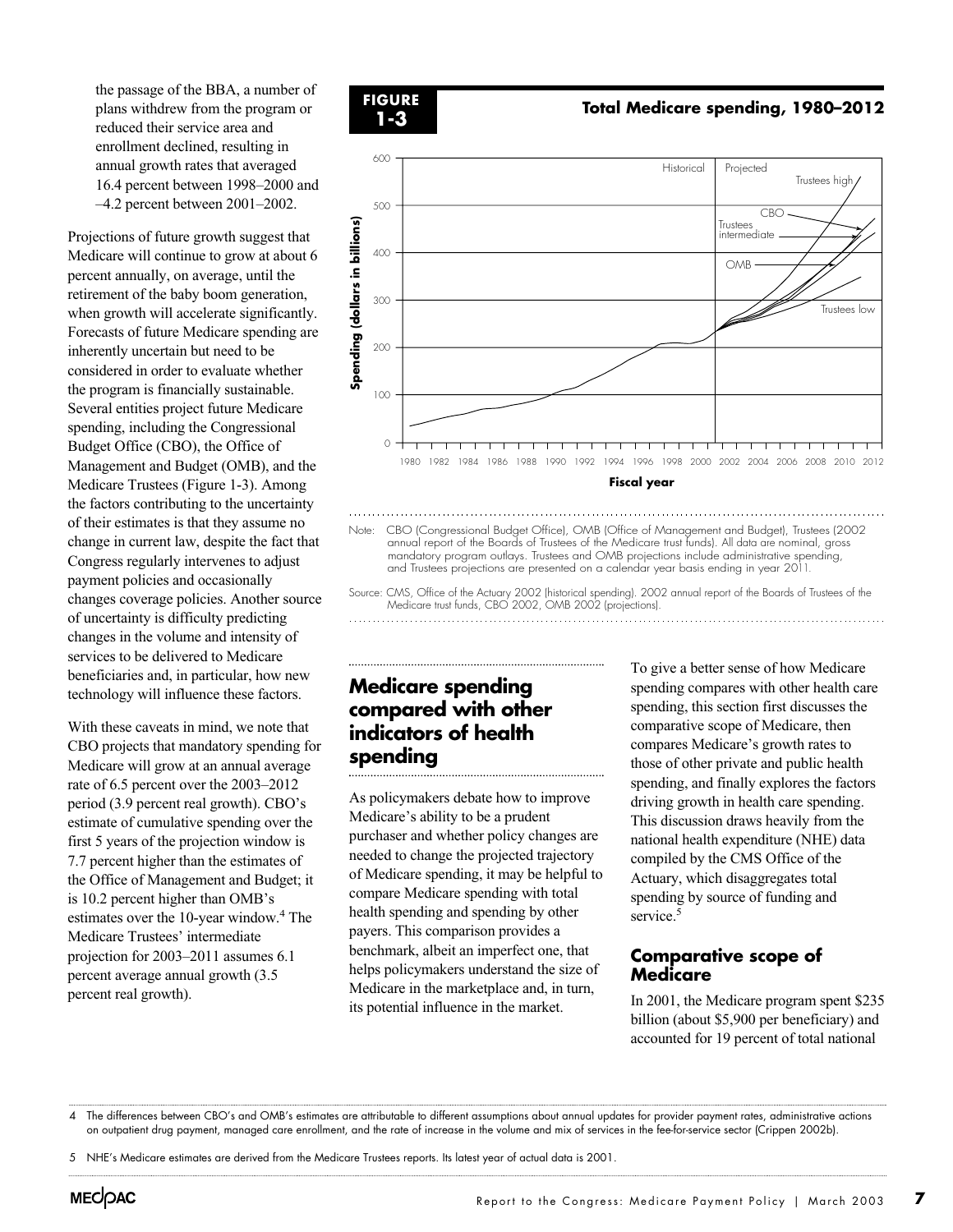spending on personal health care services.<sup>6</sup> As such, Medicare is the single largest payer for health services in the marketplace. Of the \$1.24 trillion (about \$4,400 per person) spent on personal health care services in the United States in 2001, about 35 percent was private insurance payments from a wide array of payers and 17 percent was consumer outof-pocket spending. Medicare, Medicaid, the State Children's Health Insurance Program (SCHIP), and all other public spending combined accounted for about 43 percent (Figure 1-4).

The level and distribution of Medicare spending differ somewhat from those of other payers largely because Medicare covers an older, sicker population and does not cover most prescription drugs or

dental care. Accordingly, a greater percentage of Medicare's total spending is devoted to hospital and home health services compared with that of private insurers. Medicare is the single largest purchaser of these services. In 2001, it paid for 30 percent of both hospital and home health services. However, Medicare paid for only 2 percent of prescription drugs and 12 percent of nursing home care (Figure 1-5). For some types of providers, including certain hospitals and physician specialties, Medicare accounts for more than half of their revenue. As such, Medicare's payment and coverage policies can be a strong influence on the health care delivery system.

#### **Comparing growth in spending**

In this section, we compare the growth in Medicare spending with total spending on personal health care, private insurance spending on benefits, and premium growth of other government insurance programs. Although comparing Medicare's per enrollee growth rate with other payers' growth rates may be informative, it must be undertaken with an appreciation for the limits of the comparison. First, Medicare and other purchasers do not buy the same mix of services. So, for example, Medicare is largely unaffected by the rapid growth in spending for outpatient prescription drugs, one of the main drivers of other purchasers' spending increases. In addition, Medicare covers an older



## **National spending for personal health care, by payment source, 2001**

 $<sup>1</sup>$  Includes industrial in-plant, privately funded construction, and nonpatient revenues including philanthropy.</sup> <sup>2</sup>Includes programs such as workers' compensation, public health activity, Department of Defense, Department of Veterans Affairs, Indian Health Service, and state and

local government hospital subsidies and school health.

Source: CMS, Office of the Actuary, National Health Accounts, 2003.

6 Medicare spending does not include beneficiary spending on cost sharing for Medicare benefits. Personal health care spending excludes spending for such categories as research, construction, public health, and administrative costs.

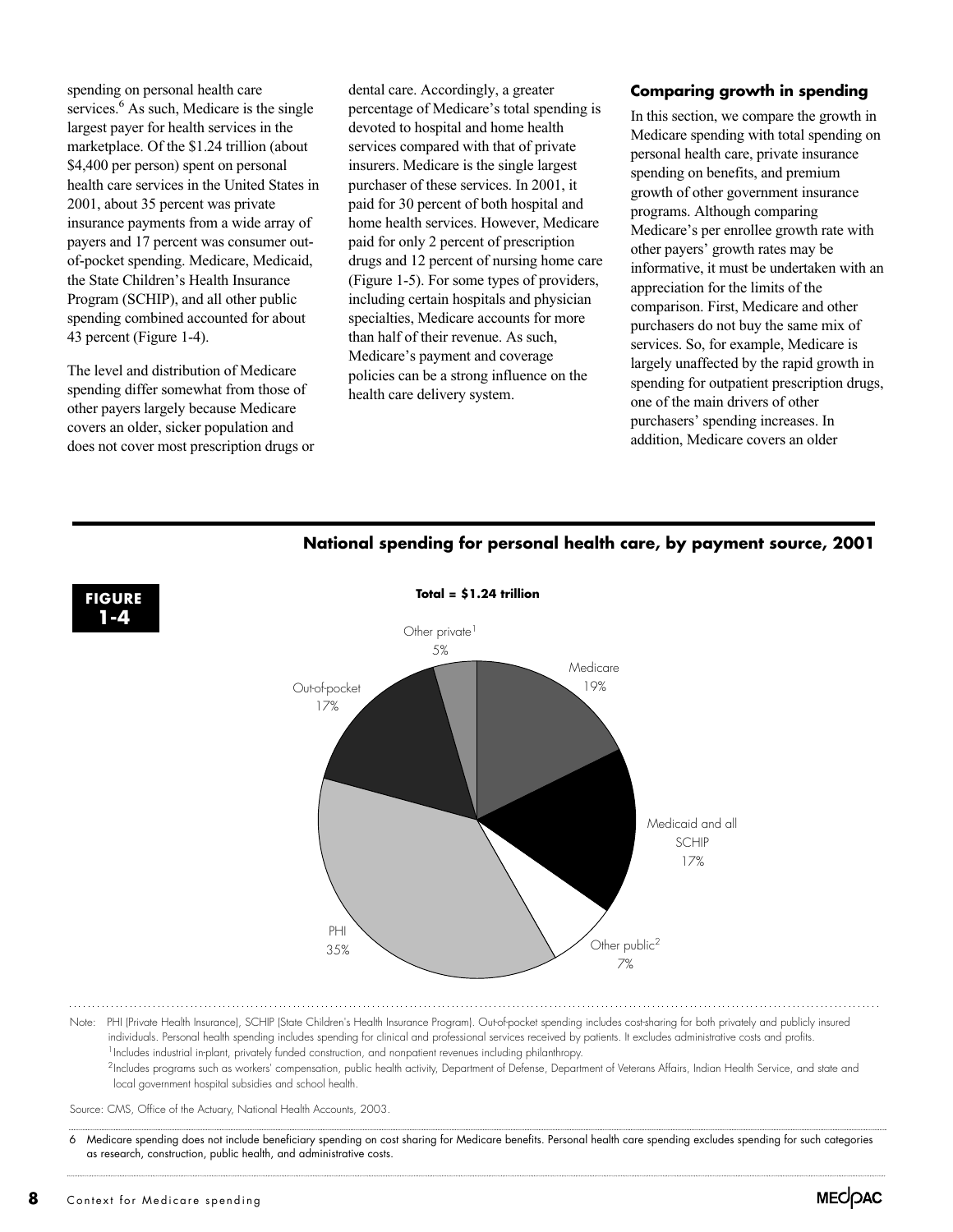## **National spending for personal health care, by setting and payment source, 2001 FIGURE**



**Total spending = \$1.24 trillion**

Source: CMS, Office of the Actuary, National Health Accounts, 2003.

population that tends to be more costly and may use expensive technology at a faster pace than younger people (Moon 1999). This comparison is also complicated because the NHE includes in its private insurance spending supplemental insurers' spending for Medicare beneficiaries.

Another concern about comparing private payers' spending with Medicare spending is that these measures do not isolate changes in cost-sharing for covered services. Because changes in the level of

enrollee cost-sharing can either increase or decrease spending by payers, examining changes in the spending by payers can be misleading about their ability to contain overall health care costs. In previous decades, private insurers tended to reduce cost-sharing. Recently, however, evidence from employer surveys and focus groups suggests that enrollees are facing higher cost-sharing as private-sector purchasers seek to inject greater cost-consciousness among enrollees and slow the growth in the use of health care services (Robinson

2002).7 This shift of health care costs from the premium to cost-sharing may be equivalent to a 2 to 3 percent increase in premiums (Strunk 2002).<sup>8</sup>

#### **Comparing personal health care spending and Medicare spending**

To see how Medicare's growth compares with growth in national spending on health care services, we examined NHE measurements of personal health spending, which include consumer out-ofpocket spending as well as spending by a

7 One survey found that, between 2001 and 2002, preferred provider organizations (PPOs) increased their deductibles 37 percent and that the percentage of workers in health maintenance organizations (HMOs) facing a \$20 copayment for outpatient physician services rose from 2 percent to 11 percent (Kaiser-HRET 2002).

8 Ideally, our analysis would tease out this shifting of costs between insurers' spending and beneficiary cost-sharing to ensure the most accurate comparison. However, the data on out-of-pocket spending do not specify the extent to which such spending has been associated with benefits covered by Medicare as opposed to private insurance, or the extent to which spending has been related to uncovered services.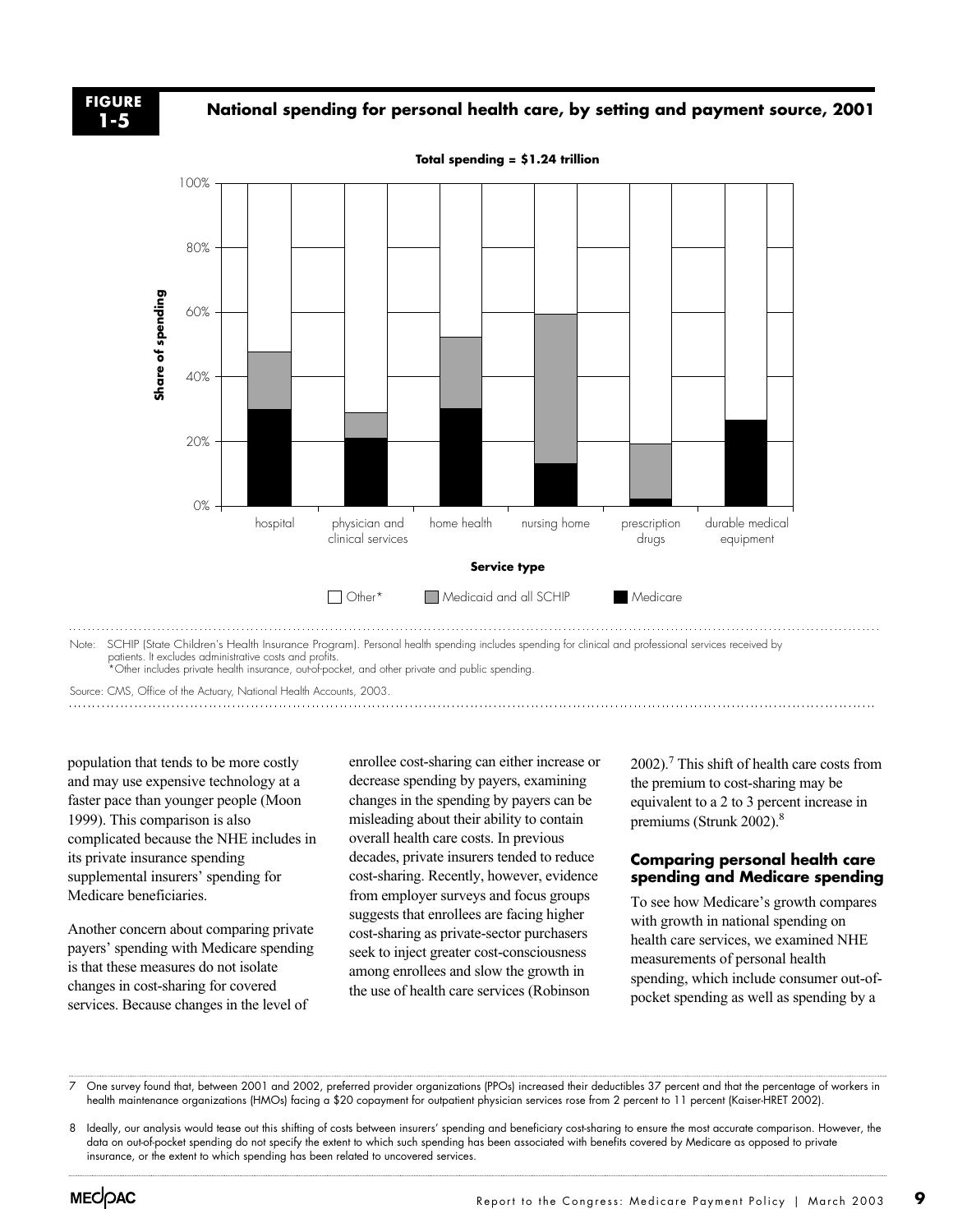multitude of payers, including Medicare, insurance companies, and employers. Between 1991 and 1997, Medicare's spending growth generally outpaced the average growth of all other components of personal health spending (e.g., private insurance, Medicaid, and out-of-pocket spending) combined. However, Medicare's growth slowed dramatically after 1997, while other components of personal health care spending continued growing at a faster rate. Medicare represented 19 percent of personal health care spending in 2001, down from 21 percent in 1997. The actuaries who develop the NHE data project that this proportion will decline further to 18 percent by 2003 and remain relatively steady through the remainder of the

projection window (Figure 1-6), which ends just before the retirement of the baby boom generation.

#### **Comparing Medicare spending and private insurance spending**

Two of the major sources of personal health care spending are Medicare and private insurance.<sup>9</sup> Over a 33-year period, despite some fluctuation, the per enrollee average growth rates in Medicare and private insurance have been roughly comparable, with Medicare growing slightly more slowly (see Figure 1-7). After adjusting spending levels for differences in age and gender, unpublished CMS data show that real per enrollee Medicare growth over this period was 3.1 percent compared to 4.4 percent for private health insurance. When estimated spending on outpatient

prescription drugs is subtracted from private health insurance and Medicare spending, the growth rates of Medicare and private health insurance are even more comparable (3.1 percent for Medicare vs. 4.0 percent for private health insurance). Over shorter periods within this time frame, the growth rates of the two sectors have diverged as each tried different cost-containment strategies (Figure 1-8, p. 12).

Projections of future growth rates are highly uncertain and usually fail to anticipate the timing of peaks and valleys in spending growth rates. Nevertheless, they are useful for gaining a sense of the likely direction of the spending trajectory and the relationship between payers. Assuming current law, Medicare per enrollee spending is expected to grow



Recall that private insurance includes spending by private insurers for Medicare beneficiaries, so these measures are not entirely independent.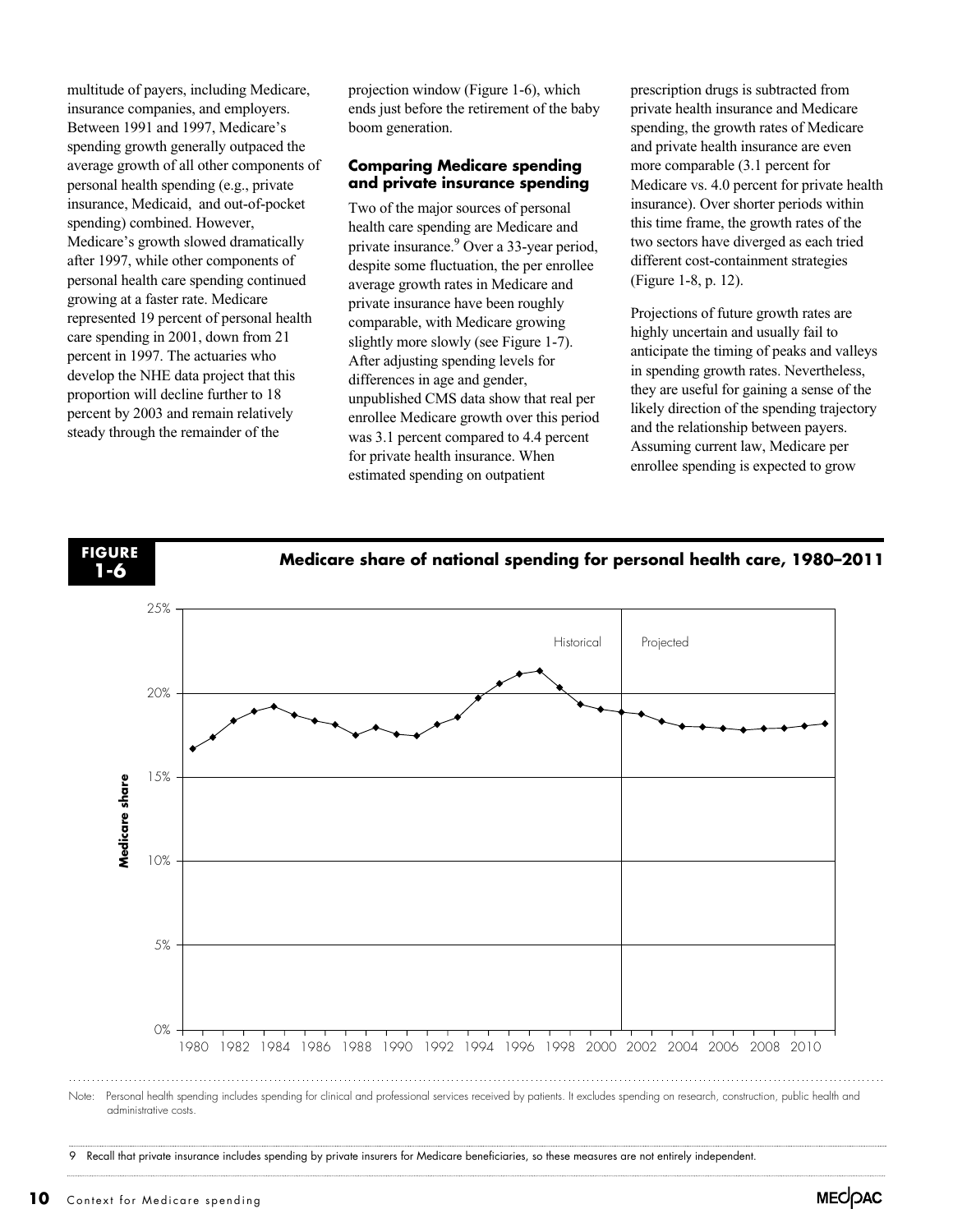## **Real change in spending per enrollee, Medicare and PHI, 1968–2000 FIGURE**



Note: PHI (private health insurance). Age and gender adjusted. Private health insurance spending includes spending for clinical and professional services received by patients. It excludes administrative costs and profits.

Source: CMS, Office of the Actuary, 2002.

more slowly than private health insurance spending through 2011. However, if Congress intervenes and raises payment rates to Medicare providers, the slower out-year growth may not be realistic.

The accuracy of the estimates for nearterm private insurance growth (10.4 percent increase in premiums for 2002) is also uncertain. Surveys suggest higher private premium increases in the shortterm—between 12 and 16 percent in 2002, and more than 15 or 16 percent in 2003 (Mercer 2002, Kaiser Family Foundation 2002, Hewitt Associates 2002, Towers Perrin 2002).

#### **Comparing Medicare to other government health purchasers**

Comparing Medicare's growth to that of other large public purchasers, each of which has a different approach to containing costs,

tells a similar story: While growth rates differ over selected periods, over the longterm they tend to be similar.

The Federal Employees Health Benefits Program (FEHBP) and California Public Employees' Retirement System (CalPERS) are two examples of public entities that use a market-oriented approach to contract with private insurance plans for employee health coverage. While the strategies these public entities use to contain costs offer some insight into potential payment alternatives for Medicare, policymakers must recognize important differences between these purchasers and Medicare. For example, in contrast to Medicare, both FEHBP and CalPERS serve current workers as well as retirees; CalPERS enrollees are concentrated in California and FEHBP annuitants are largely concentrated in urban areas, which

enables greater competition among contracting plans; and both programs have far fewer beneficiaries than Medicare does. Also, CalPERS and FEHBP provide coverage for outpatient drugs, whereas, as mentioned above, Medicare does not.

FEHBP is the health benefit program run by the federal government for its civilian employees. It contracts with 188 plans each year to cover about 9 million lives, of which approximately 31 percent are annuitants (Quayle 2003). FEHBP requires annual bid submissions from plans and negotiates with plans to determine premiums and benefit packages. Over the last 10 years, FEHBP's average growth was slightly higher than Medicare's, although for different periods within that time frame, growth rates differed (Figure 1-8, next page). $10$ 

<sup>10</sup> FEHBP annual increases are a weighted average of the premiums of all individual and family contracts (including of both active workers and annuitants) calculated at the end of the annual open season.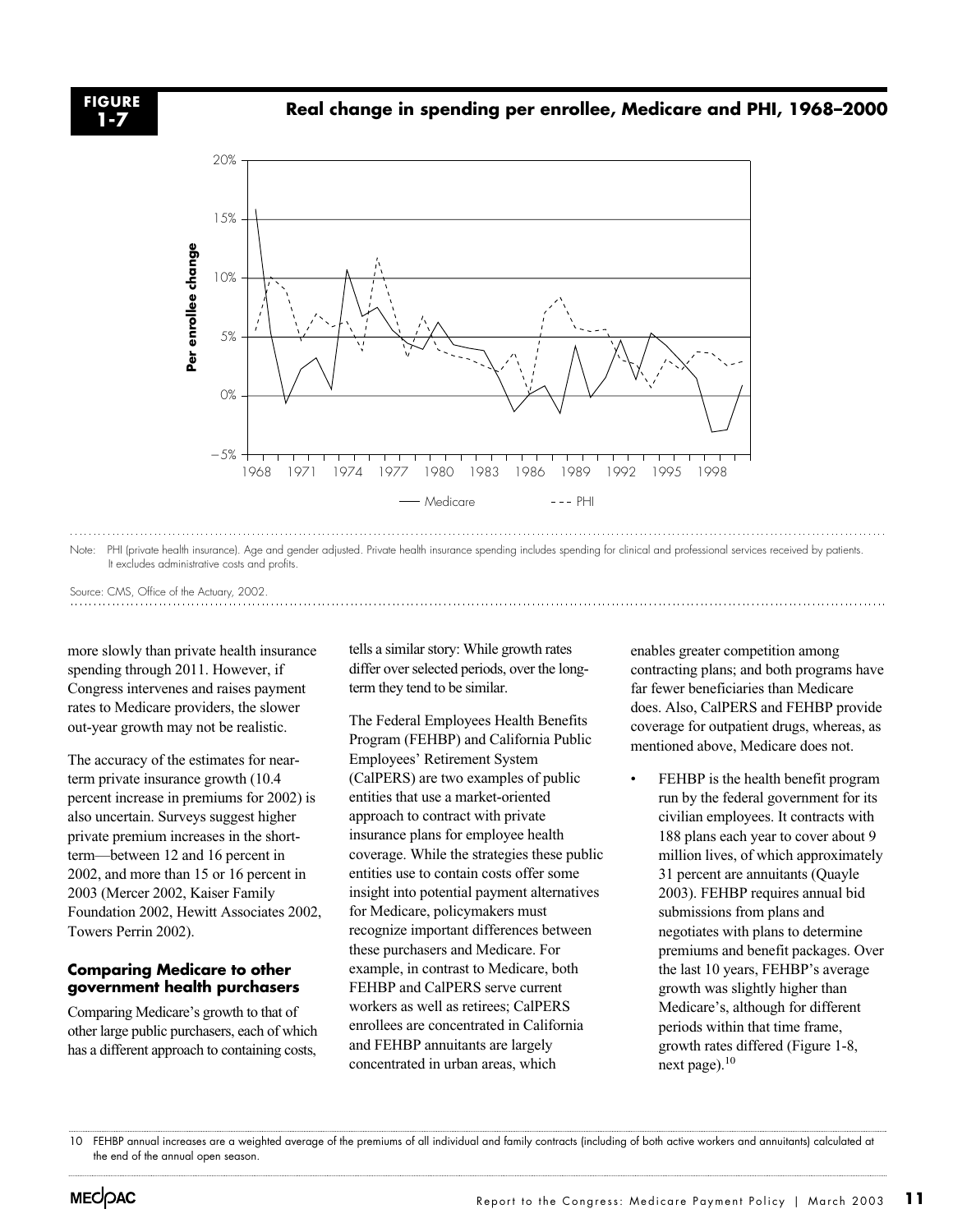**Change in spending per enrollee, Medicare and other purchasers, selected years FIGURE**



Note: PHI (private health insurance), FEHBP (Federal Employees Health Benefits Program), CalPERS (California Public Employees' Retirement System). Changes in spending are nominal. Private health insurance spending excludes profits and spending on administration.

Source: CMS, Office of the Actuary 2002, Medicare, PHI, and Medicaid (not including SCHIP) spending; FEHBP 2003, FEHBP premium increases; CalPERS 2002, CalPERS premium increases.

• CalPERS is a public agency that contracts annually for health benefits coverage on behalf of 1,100 member state and local public agencies in California. Many public agencies in lower cost markets choose not to join CalPERS. Approximately 1 million California public employees, retirees, and dependents were in CalPERS plans in 1997, 20 percent of them retirees. The rate of growth of CalPERS' premiums was lower than Medicare's over the last 10 years but higher over the last 12 years. $^{11}$ **22**<br> **12** Context for Medicare spending Context for Medicare spending Context for Medicare spending CHANG SUPERS is a public agency contrast small property context for Medicare spending to the Actory 2002 Context small pr

A comparison between Medicare and Medicaid growth is of limited utility given the myriad eligibility and payment policy issues that are unique to Medicaid and have greatly influenced its growth rate. For example, Medicaid's growth has been influenced by increases in enrollment across all eligibility categories in the early 1990s; state use of financing mechanisms, such as provider taxes and disproportionate share payments; escalating prescription drug costs; and fluctuations in the economy that affect eligibility. In addition, there is wide variation in the amount of resources used by Medicaid enrollees, depending on age

and eligibility category. On a per-enrollee basis, Medicaid spending grew at roughly the same pace as Medicare between 1987 and 2001, and has grown at a slower pace than Medicare recently.

Comparisons with the Department of Veterans Affairs (VA) and the Department of Defense (DoD), significant public purchasers of health care services, are also not particularly apt. The VA differs from Medicare in that it owns and manages its own hospitals and clinics and operates within a capped budget. DoD also owns and operates some facilities, although it relies increasingly on TRICARE—a managed care entity that

11 CalPERS' increases are a weighted average of the premiums of all individual and family policies calculated at the beginning of the annual open enrollment period for all enrollees except Medicare beneficiaries. CalPERS has a separate benefit design and associated premium for its retirees who are eligible for Medicare.

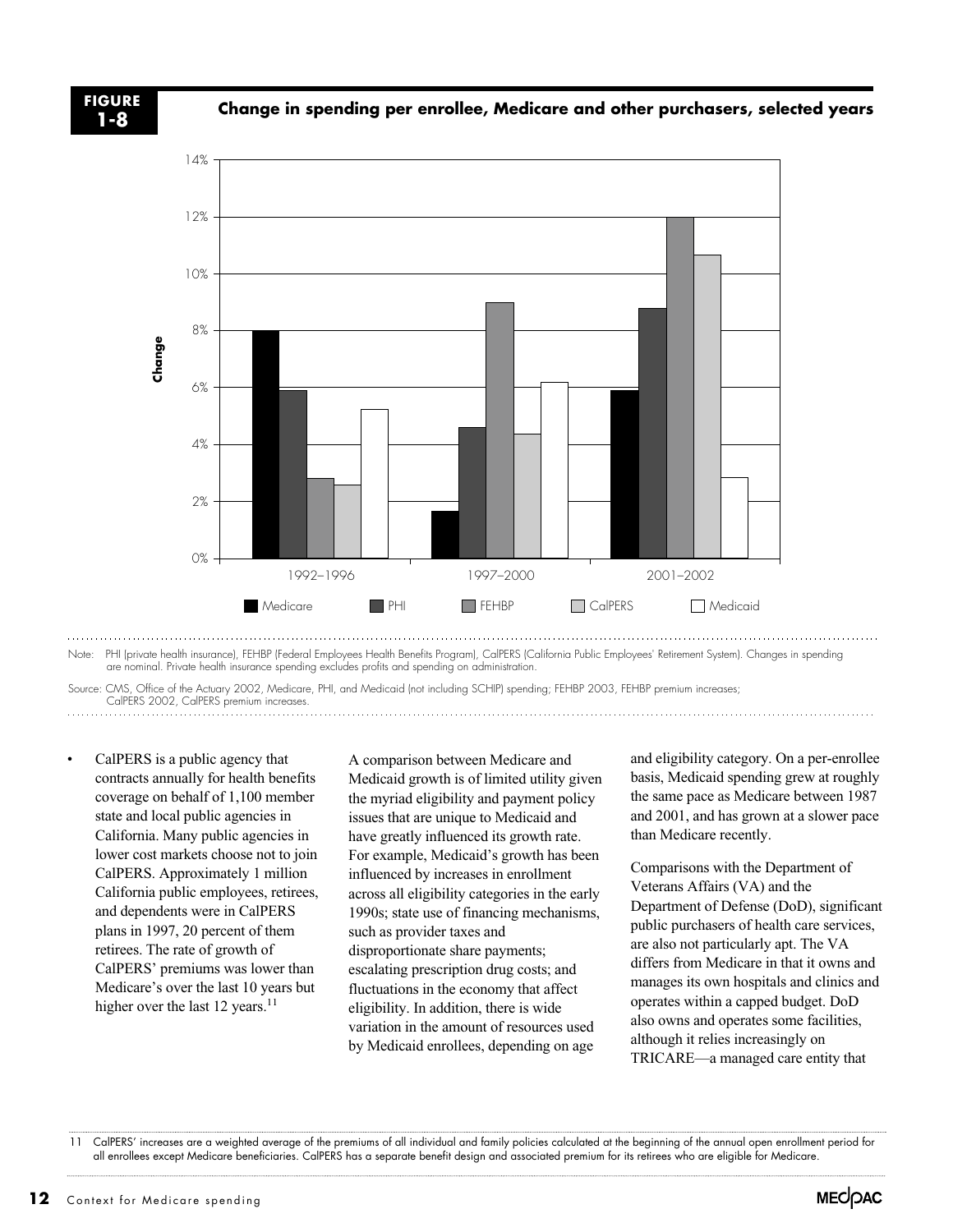employs private-sector contractors—to deliver care to its Medicare beneficiaries, and operates within a capped budget (see Chapter 5 for further discussion).

#### **Factors affecting Medicare and other health spending growth**

Growth in aggregate public and private spending for health care are influenced by many of the same underlying factors, but some dynamics affect one sector differently than the other. The most significant underlying factors that the two sectors share are inflation and increases in the volume and intensity of services delivered. Increases in volume and intensity (that is, shifts in the composition of services toward those that are more resource intensive) are due to technological developments and consumer demand, among other factors.

New technologies tend to increase costs, on balance, because they often mean that more services can be performed and more people can benefit from them.12 As a result, total spending increases even though the unit cost of services may decline. New technologies may also replace less expensive technologies. Because these costlier technologies may offer only marginal improvement in patient outcomes, the increased spending is not necessarily offset by reduced spending on subsequent care. Of course, some new technologies may yield some savings. In particular, some suggest that new technologies that improve the process of health care delivery, such as electronic medical records and physician order entry technology, are likely to result in savings. However, because they have start-up costs and have not been widely implemented, their savings potential has not been fully tested.

Increases in consumer demand for services also lead to increases in volume and intensity. Because individuals are

shielded from much of the cost of their care, they tend to use more than they would otherwise. Similarly, physicians, who often direct beneficiaries' care, may be insensitive to costs when making treatment decisions. Second, increases in income, as experienced in the 1990s, tend to increase demand for health care services. A third factor is beneficiaries' changing expectations about their health status as they age. Beneficiaries do not view illness and debilitation as a necessary part of the aging process anymore. Instead, beneficiaries expect that medical services should enable them to retain their health and mobility, and even agility, as they age (Alliance for Aging Research 2001).

The aging of the population and impact of increased managed care enrollment are examples of dynamics that can affect the two sectors differently. While growth in the nation's population has been a steady and comparatively small factor driving overall health care spending for the population under 65 years of age (Ginsburg 2002), the looming retirement of the baby boom generation is certain to dramatically affect Medicare's spending. Medicare spending is greatly influenced by both the number of people over 65 and the increased longevity of those people. Accordingly, with the leading edge of the baby boom generation becoming eligible for Medicare in 2011 and life expectancy at age 65 projected to increase by 20–25 percent between now and 2075, Medicare spending is expected to increase significantly over the long term. In fact, as a result of these demographic shifts, the proportion of the nation's population over 65 is expected to nearly double by 2075 (from 12 percent to 23 percent by 2075) (CBO 2002b).

Throughout the 1990s, the private sector (and other public purchasers) turned to managed care as a way of controlling

spending growth. In a market characterized by excess capacity among providers, managed care plans were able to negotiate lower prices per service and, to a lesser extent, reduce the number of services provided. In contrast, Medicare's payment method for managed care services prevented the Medicare program from capturing any direct savings from managed care.13 In fact, increases in managed care enrollment led to increased Medicare spending because of Medicare's inability to appropriately adjust payments to reflect the relative health status of managed care enrollees.

## **Implications of Medicare spending given limited resources**

Assessing the implications of spending growth requires an understanding of the nature of resource constraints and of accompanying pressures on policymakers to make choices in allocating resources. Among the resource constraints affecting Medicare spending are the federal budget, the Medicare trust funds, the size of the economy, and beneficiaries' ability to afford to pay the costs of their care.

## **The federal budget**

Medicare is an increasingly large portion of the federal budget, leaving fewer resources available for other spending priorities. Current and anticipated annual budget deficits tend to increase pressure on policymakers to make choices about spending and find sources of budget savings. Because Medicare is such a large part of the budget, policymakers often look to savings from Medicare to reduce budget deficits.

Throughout the 1980s, Medicare program outlays accounted for between 6 and 8 percent of total federal spending. Over the

12 For example, cataract procedures rose from 334,000 performed on an impatient basis in 1980 to 1,487,000 performed either in hospital outpatient departments or in ambulatory surgical centers in 1996 (Moon 1999).

<sup>13</sup> Indirect fee-for-service savings may have resulted from increased managed care enrollment overall to the extent managed care plans induced providers to adopt more conservative practice styles in caring for all their patients, including Medicare beneficiaries. This indirect savings is called the "spillover effect" (Baker 1997).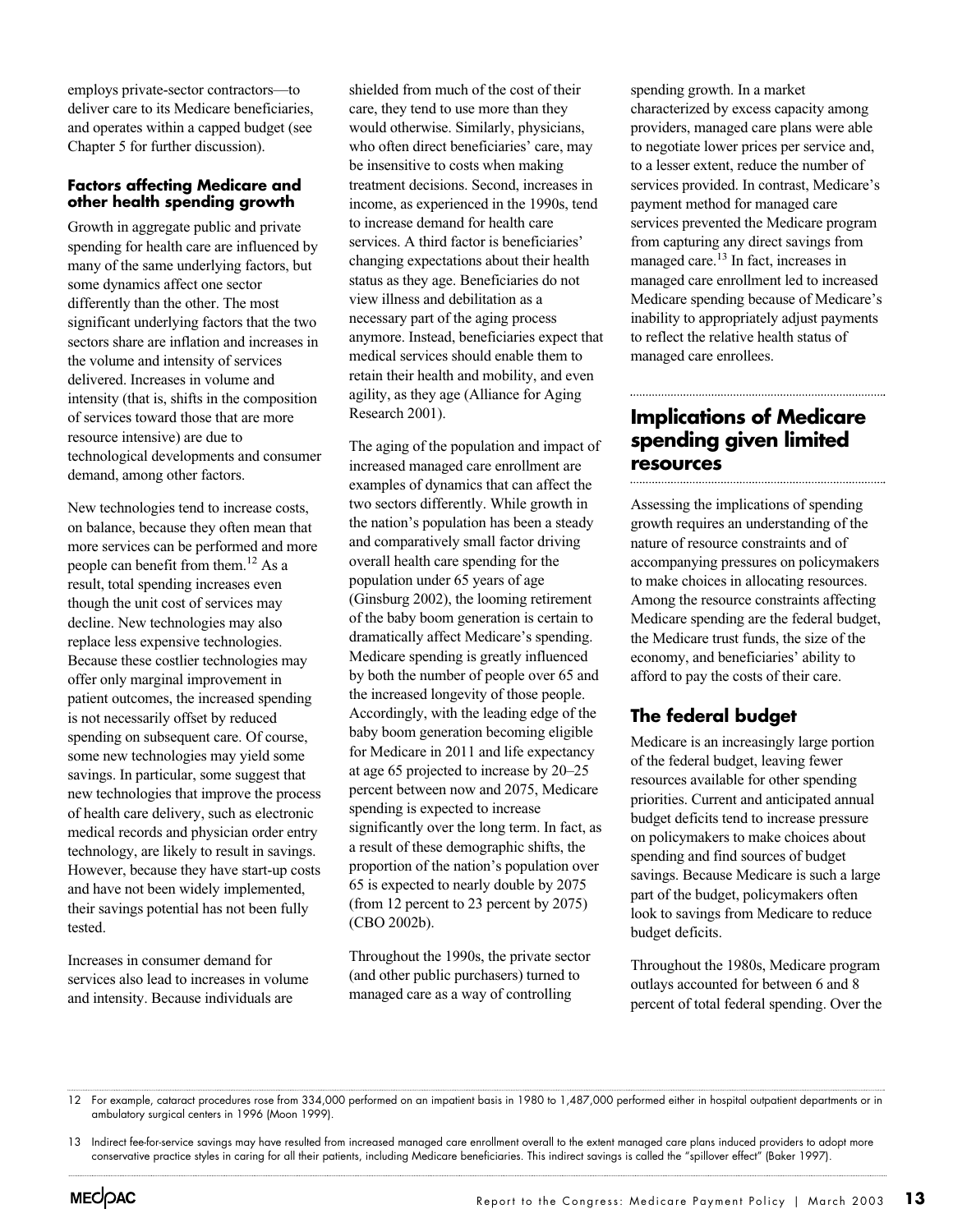course of the 1990s, Medicare's share increased sharply to 13 percent in 1997, dipping 1 percent in the period following the BBA, then returning to 13 percent by 2001 (Figure 1-9).

According to the CBO, Medicare spending is projected to remain at about 13 percent of federal spending until 2007, when it is expected to grow faster than overall spending, reaching 16 percent of total spending by 2012. While projections of Medicare spending as a percentage of total federal spending provide a sense of the direction of the trend, they are inherently uncertain and may change if current law changes.

## **The Medicare trust funds**

The Medicare program is financed through two trust funds: the Hospital Insurance (HI) trust fund for Part A services and the Supplementary Medical Insurance (SMI) trust fund for Part B services. Unlike the SMI trust fund, the HI trust fund can be exhausted if spending exceeds revenue plus reserves.<sup>14</sup> Once the HI trust fund is exhausted, Medicare stops paying its bills for Part A services. The pending insolvency date therefore exerts pressure on policymakers to balance trust fund revenue and spending to ensure continued operation of much of the program.

In recognition of the uncertainty of projections, the Medicare Trustees, who are responsible for reporting on the status of the Medicare trust funds, make a lowcost, high-cost, and intermediate projection. Solvency dates are reassessed annually and are subject to substantive change from year to year. Economic and legislative changes can quickly alter projections of solvency, in much the same way that they alter total annual federal budgetary surplus or deficit projections.

The HI fund is projected to become insolvent in 2030 under the Trustee's intermediate estimate. Costs are projected to begin exceeding tax revenues in 2016,



Note: Federal budget includes spending on Social Security.

Source: Congressional Budget Office, 2002.

14 The HI fund's receipts come primarily from current payroll taxes (87 percent in 2001) and interest earnings on assets held by the trust fund (8 percent in 2001), with the remainder from beneficiary premiums, income taxes on Social Security benefits, and other sources (approximately 5 percent in 2001).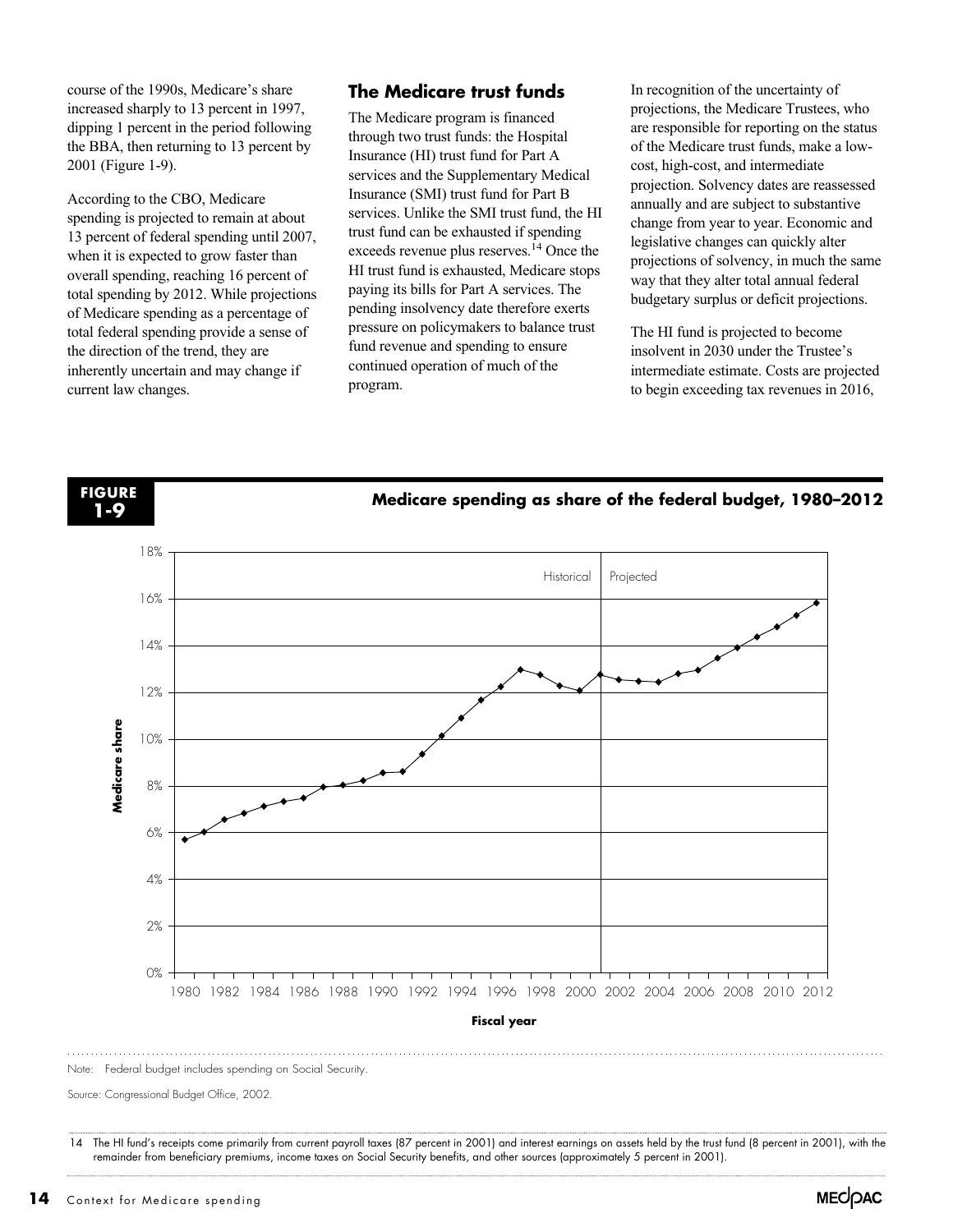requiring the fund to use interest income to pay some costs. In 2021, projected costs would exceed all HI income, so trust fund assets would need to be spent to meet costs. Finally, the HI fund assets are projected to be exhausted in 2030. Under the Trustees' low estimate, the HI fund would remain solvent throughout the 75-year projection window (ending in 2076). Under the high-cost estimate, however, it would be exhausted in the year 2018 (Table 1-2).

In contrast to the HI fund, the SMI fund, financed primarily by federal general revenues and beneficiary premiums, is designed to remain solvent indefinitely. Current law automatically sets annual financing to cover SMI's expected costs for the upcoming year plus a "contingency reserve." However, as Medicare's beneficiary population grows with the retirement of the baby boom generation, and as health care costs continue to rise, the SMI fund is expected to require increasing amounts of general revenue and substantial increases in beneficiary premiums.

In addition, the trust fund financing structure affects the distributional impact of any policy and may encourage certain types of policy decisions. For example, if extending the solvency date of the HI trust fund is paramount, either spending reductions on Part A services or changes in the 2.9 percent payroll tax on worker wages (half of which is paid by employers and half of which is paid by employees) that finances the HI trust fund must be pursued. On the other hand, if the goal is to reduce beneficiary premiums, changes in Part B spending are needed. From a budgetary perspective, changes to Part B result in relatively smaller changes to the budget, because 25 percent of the change would be offset by premium changes.

## **The economy**

Medicare spending is growing as a percentage of the nation's economy, as measured by the gross domestic product (GDP). Depending on one's point of view,



#### **Medicare HI trust fund solvency projections**

|              | Year outgo exceeds income<br>from payroll taxes | Year HI trust fund<br>assets exhausted |
|--------------|-------------------------------------------------|----------------------------------------|
| Estimate     |                                                 |                                        |
| High         | 2008                                            | 2018                                   |
| Intermediate | 2016                                            | 2030                                   |
|              | $\star$                                         | $\star$                                |

Note: HI (Hospital Insurance). \*Not exhausted within the 75-year projection period (ending 2076).

Source: 2002 annual report of the Boards of Trustees of the Medicare trust funds; CMS, Office of the Actuary, 2002.

Medicare's growth may signal the nation's collective preferences, a program growing out of control, or something in between. Regardless of one's point of view, however, this growing portion highlights the need to improve the value gained from increased spending.

For the historical period 1980 to 2001, Medicare's share of GDP rose from 1.2 percent in 1980 to a high of 2.5 percent in 1997 (Figure 1-10, p. 16). As a result of spending reduction provisions in the BBA, increased fraud and abuse scrutiny, and strong economic growth, Medicare spending declined slightly as a share of GDP to 2.2 percent in 2000. However, after passage of legislation that tempered previously enacted payment reductions, it has since risen to 2.4 percent in 2001 and is projected to increase steadily to 2.8 percent by 2012. It is estimated that by 2030 Medicare will climb to 5.4 percent of GDP. When the three big entitlement programs—Medicare, Social Security, and Medicaid—are taken as a whole, they will account for 14.7 percent of GDP by 2030 (Crippen 2002b). Because these figures exclude spending by beneficiaries, or on behalf of beneficiaries by Medicaid or private insurers, for coinsurance and deductibles associated with the Medicare benefit package, the total share of GDP related to Medicare-covered services would be even higher.

Medicare growth of this magnitude raises questions about how these costs will be borne by taxpayers and beneficiaries in

the future. If Medicare's spending were financed by raising taxes or increasing beneficiary contributions, less disposable income would be available for consumption or investment. Raising payroll taxes affects all workers, but particularly affects low-income workers because the payroll tax is not graduated; raising income taxes would likely affect income groups more progressively because income taxes are calculated as a graduated percentage; and raising premiums affects beneficiaries exclusively and would have different distributional effects depending on whether the increase were adjusted by income. Alternatively, Medicare's growth could be financed by more borrowing. In that case, more capital would be invested in governmentissued debt and less would be available for private investment, which in turn could slow economic growth.

### **Beneficiaries' ability to absorb health care costs**

Like other people, many beneficiaries have limited ability to absorb rising health care costs. Although beneficiaries 65 years of age and older have lower poverty rates than younger people, most elderly households—56 percent in 1999—have incomes below \$20,000. On average, these households spend 25 percent of their income on health care (CMS 2002). Beneficiary out-of-pocket spending on health care includes direct spending on uncovered services, cost-sharing for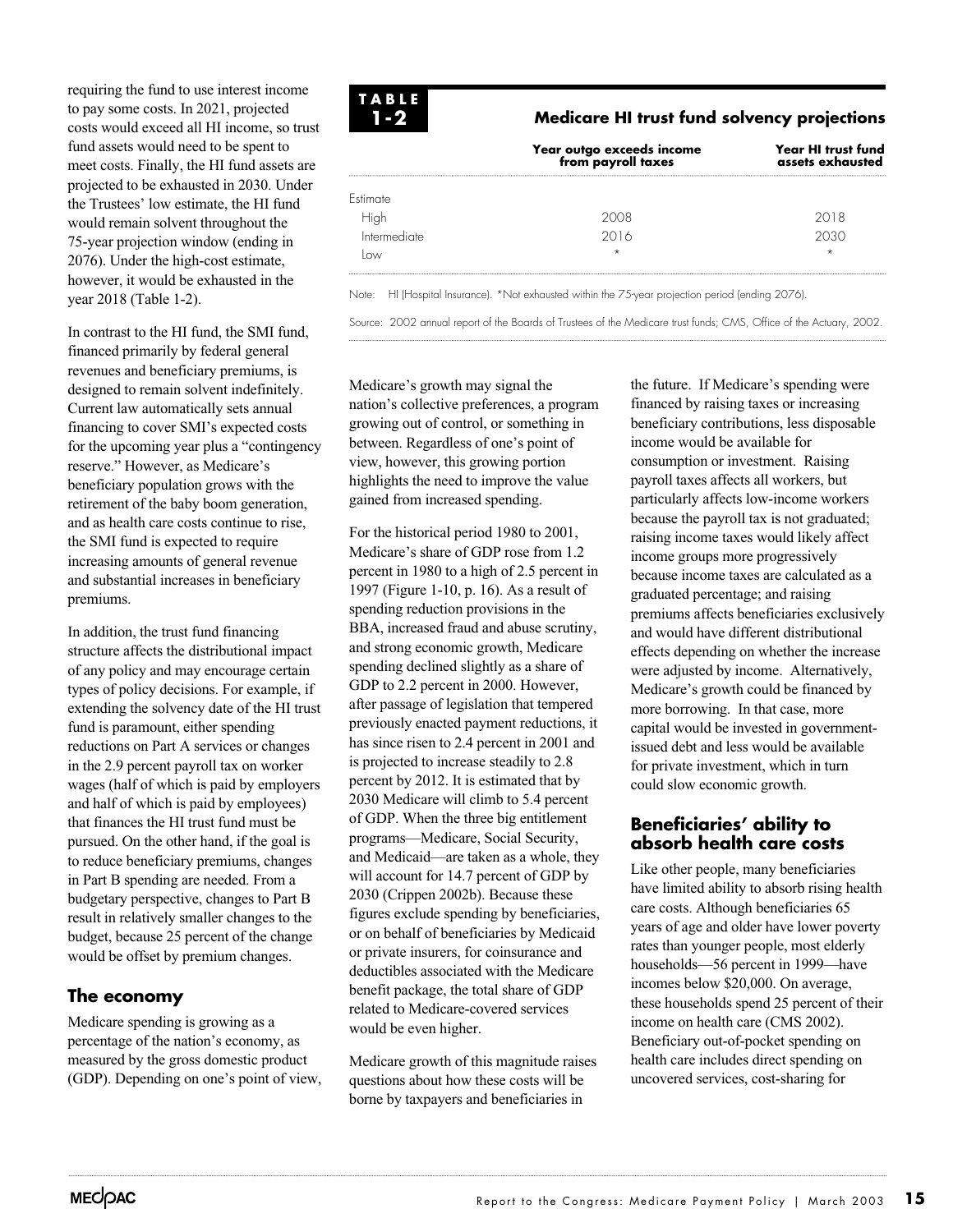

Note: GDP (gross domestic product).

Source: Congressional Budget Office, 2002; years 2020 to 2030 are from 2002 annual report of the Boards of Trustees of the Medicare trust funds, and are presented on a calendar year basis.

Medicare-covered services, payments for Medicare Part B premiums, and payments for supplemental insurance premiums. Because there is a potential for high outof-pocket spending, the vast majority of beneficiaries have supplemental insurance coverage (see Chapter 5 for further discussion).

Beneficiaries' resource constraints are important to keep in mind when assessing the level and distribution of out-of-pocket spending and evaluating policy options. Changes in the scope of Medicare's coverage and levels of cost-sharing affect beneficiaries' out-of-pocket spending. In addition, beneficiaries' out-of-pocket spending is directly affected by changes in payment for Part B services because coinsurance for Part B services is

calculated, in general, as 20 percent of payment and Part B premiums are calculated as 25 percent of total Part B spending.

#### **Extent of Medicare coverage**

Medicare provides considerable financial protection to its enrollees, but beneficiaries are at risk for substantial outof-pocket costs. For all beneficiaries, including the institutionalized and those in Medicare+Choice (M+C), Medicare covered 52 percent of total costs, or \$9,573, in 2000. On average, beneficiaries who were in the traditional fee-for-service program and living in the community consumed \$8,200 in health care services in 2000, of which Medicare covered 57 percent.

While the proportion of beneficiaries' health care costs covered by Medicare has remained largely unchanged since 1993 for institutionalized beneficiaries and those in managed care, the proportion for fee-for-service beneficiaries living in the community has declined from 63.2 percent in 1993. This decline may result from several factors, including an increase in the working aged, for whom Medicare is the secondary insurer, and an increase in the proportion of the disabled, for whom Medicare pays a smaller proportion of total costs than for the aged. However, much of this change is attributable to growth in out-of-pocket spending on prescription drugs—a trend that can be expected to continue absent legislative change. CBO estimates that spending per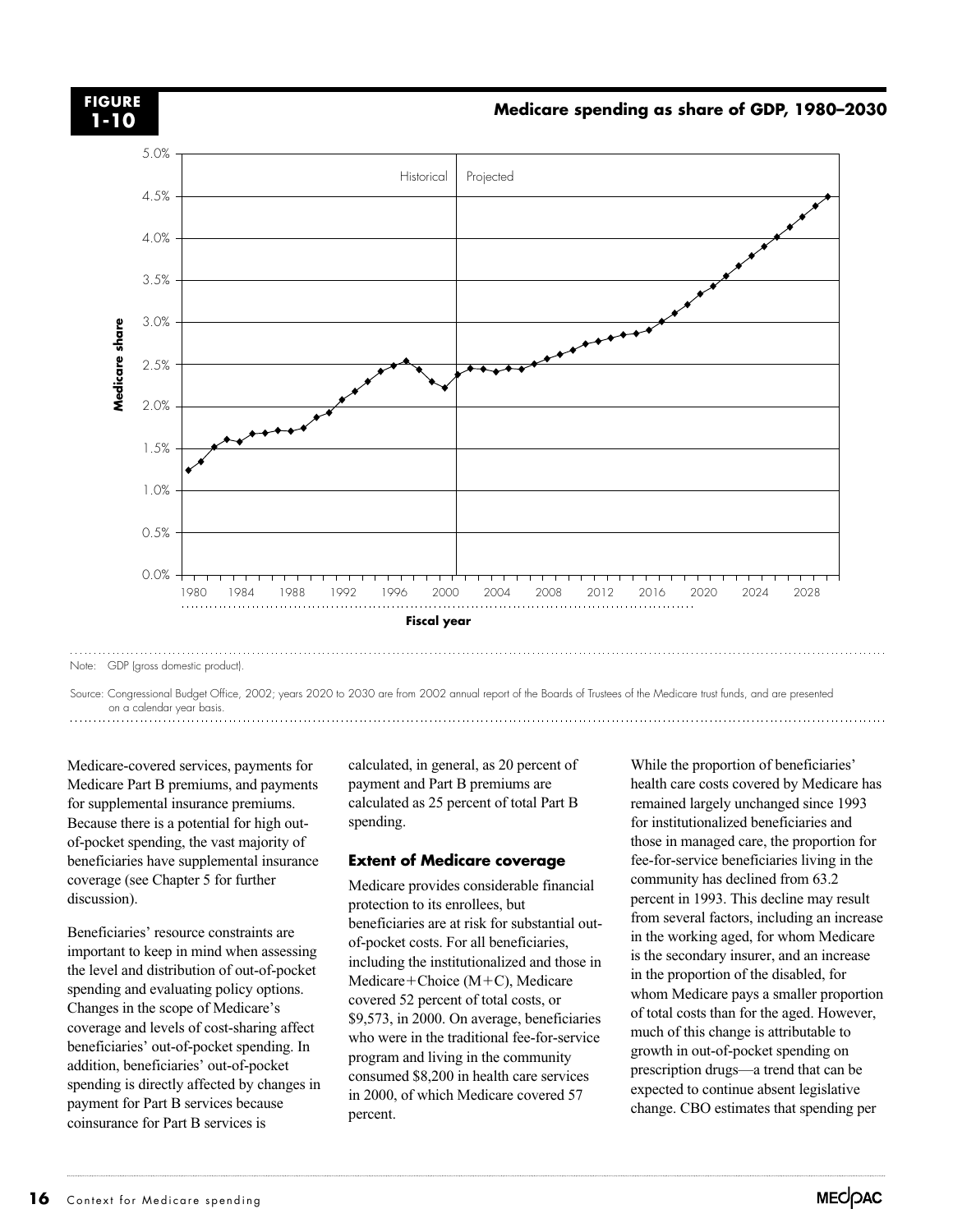Medicare beneficiary for prescription drugs will increase from \$2,439 in 2003 to \$5,816 in 2012, an average annual change of 10.1 percent (CBO 2002a).

According to a MedPAC analysis of Medicare Current Beneficiary Survey (MCBS) data, growth in out-of-pocket costs for fee-for-service beneficiaries living in the community has outpaced growth in their income and the largest source of out-of-pocket growth has been for noncovered services. Between 1993 and 2000, growth in beneficiaries' out-ofpocket spending was slightly faster (5.4 percent on average) than their growth in income (3.8 percent on average). More than three-quarters of growth in out-ofpocket spending in this time period was due to increased spending on noncovered services and supplemental insurance premiums.

On average, beneficiaries spend about 20 percent of their income on health care services, but it is perhaps more useful to consider the distribution of spending by income. Households with incomes less than \$10,000 in 2000 spent 29 percent of their income on health care, and households with incomes between \$10,000 and \$19,000 spent 22 percent of their income on health. In contrast, households with incomes greater than \$70,000 spent 5 percent of their income on health care (CMS 2002).

Entities that subsidize supplemental coverage also find it difficult to keep up with rapidly growing health care costs. Medicaid provides assistance to certain low-income beneficiaries by providing coverage for benefits that Medicare does not cover and paying for beneficiaries' Medicare premiums and/or cost-sharing for Medicare-covered benefits, depending on beneficiaries' income and state eligibility income thresholds. Growth in these costs has contributed to recent state budget strains and deficits. Employers are also affected to the extent that they offer supplemental coverage for their retirees. Recent surveys indicate that they are considering reducing this coverage or eliminating it for new employees (Kaiser Family Foundation 2002).

#### **Assessing the implications**

Because beneficiaries differ in their use of services, access to supplemental insurance coverage, and ability to afford their care, the current burden of out-of-pocket liability and spending varies. Any policy changes would have different implications for different types of beneficiaries. To assess the distributional implications of growth in beneficiary out-of-pocket spending, policymakers must consider these characteristics and their interrelationships.

Out-of-pocket spending is concentrated among a minority of beneficiaries, though less so than Medicare spending. In 2000, 5 percent of all beneficiaries account for 20 percent of total out-of-pocket spending. The highest levels of out-of-pocket spending are related to higher levels of spending for noncovered services. Spending for noncovered services accounted for nearly 46 percent of out-ofpocket spending for beneficiaries in the highest quartile, while out-of-pocket spending for noncovered services hovered around 30–35 percent of total out-ofpocket spending for all other beneficiaries (Figure 1-11, p. 18).

In general, MCBS data show that Medicare beneficiaries who have low outof-pocket spending fit one of two profiles. The first group includes relatively young and healthy people, between ages 65 and 74, for instance, and disabled beneficiaries who have stable conditions and use few services. Within this group are people who have only Medicare coverage and those who have additional coverage but do not pay the associated premiums. The second group includes people with comprehensive supplemental coverage, including beneficiaries eligible for Medicaid, and relatively high-income people with good employer-sponsored coverage who pay a small or no portion of the premium.

In contrast, people who have high out-ofpocket spending pay more for supplemental coverage and noncovered services. They tend to be older, use many services, and have relatively high

incomes, and they are more likely to have supplemental coverage, primarily Medigap that does not pay much of their noncovered services. Accordingly, to the extent that employers reduce the supplemental coverage they offer, affected beneficiaries may buy Medigap coverage, but between higher premiums and less comprehensive coverage, they will pay more out-of-pocket.

## **Spending and other implications of MedPAC's recommendations**

Given limited budgetary, economic, and beneficiary resources, MedPAC's recommendations should be made and considered by policymakers with an understanding of their consequences for spending as well as for beneficiaries and providers. Accordingly, a few changes from previous MedPAC reports will be evident in the pages that follow. First, in this report, we will make the implications of MedPAC's policy recommendations prominent in the text.

Second, where applicable, MedPAC will provide one- and five-year estimates of spending change for its recommendations, expressed as being within one of several predetermined dollar ranges (Table 1-3, p. 18). In the past, our estimates of spending impact were often expressed as a percentage increase in baseline spending or were discussed in general terms. This new approach is intended to give readers a better and more direct sense of the potential spending impact of a given policy recommendation.

MedPAC recognizes that other organizations, including CBO, CMS' Office of the Actuary (OACT), OMB, and the Medicare Trustees, specialize in and have a legislated role in forecasting Medicare spending and estimating the impact of policy options. MedPAC's estimates are intended only to aid readers in considering the implications and scale of a given recommendation. They are not formal budget or trust fund estimates. MedPAC will consult, or work in tandem,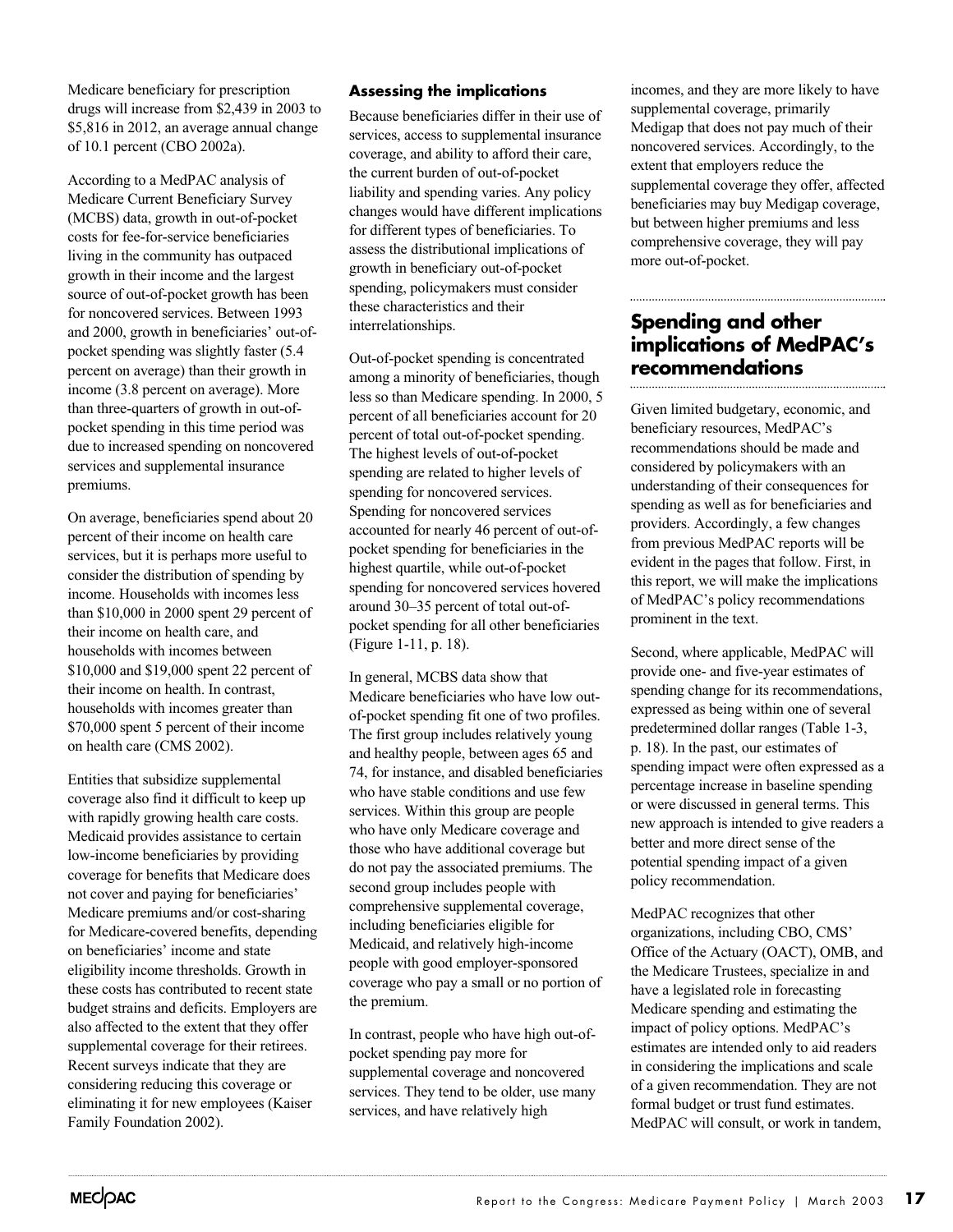

Source: MedPAC analysis of Medicare Current Beneficiary Survey, Cost and Use file, 2000.

**TABLE 1-3**

#### **Dollar ranges for one- and five-year spending estimates**

| No spending<br>$<$ \$250 million<br>\$250 million-\$1 billion<br>\$1 billion-\$5 billion<br>\$5 billion-\$10 billion<br>over \$10 billion |
|-------------------------------------------------------------------------------------------------------------------------------------------|
|                                                                                                                                           |

with CBO and the OACT to inform the estimates and reduce the likelihood of widely different estimates for the same policies. Nevertheless, separately produced CBO or OACT estimates are in no way constrained by MedPAC estimates.

We have elected to express our estimates of spending changes in terms of a oneand five-year dollar range. One-year estimates may be particularly relevant for our payment update recommendations, where we fully expect to revisit the recommendations for the following year. Five-year estimates may be more helpful for more long-term policy recommendations, particularly those that

include a phased-in approach that delays realization of the full spending impact beyond the first year.

We are presenting a range for each estimate, rather than a point estimate, for several reasons. First, because MedPAC's estimates are intended to give readers only a sense of scale, ranges are more realistic indications of impact than point estimates (see text box). Second, many of our recommendations are not sufficiently detailed to produce a point estimate. Third, we hope that by presenting a range, we reduce any possible confusion between our estimates and those of CBO or the OACT.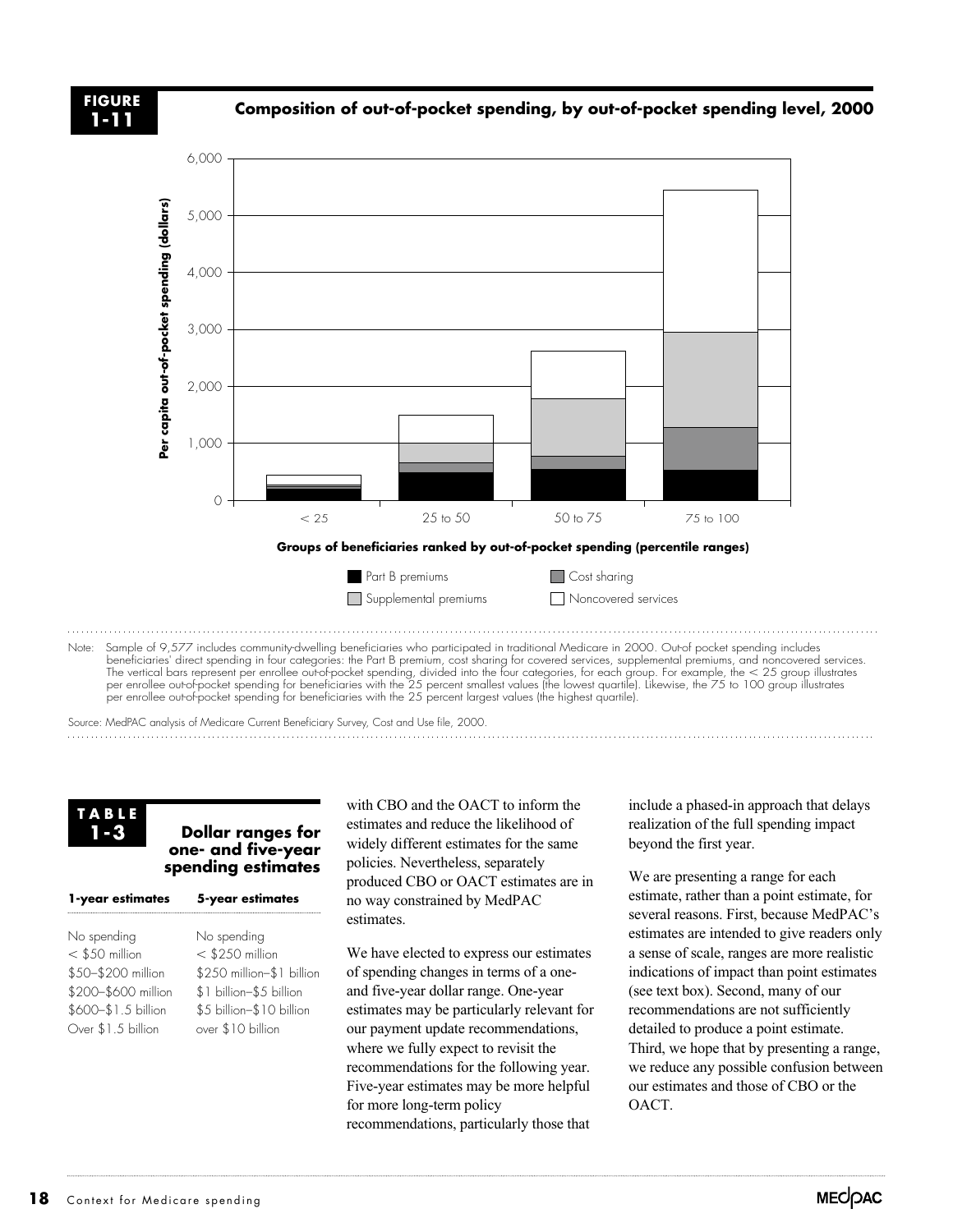## **Why spending estimates may change**

Spending estimates may change<br>because of the considerable<br>spending and the complex technical because of the considerable uncertainty in projecting future spending and the complex technical aspects of such projections. For this reason, the Commission is providing some background information on estimating Medicare spending.

First, spending estimates depend on assumptions about Medicare spending absent any new policy changes. These spending assumptions define the current law baseline (also referred to simply as the baseline). Three versions of the current law baseline are produced separately by CBO, the Office of the Actuary for OMB, and the Medicare Trustees, and each is updated at least once a year to incorporate new assumptions about spending or the impact of recent legislative or regulatory changes to the program.

Sometimes the baseline will change significantly based on new

information about the use and/or mix of services or the prices paid for services. Accordingly, an estimate that was based on a baseline including one set of assumptions may be very different if the underlying assumptions change. For example, baseline assumptions about M-C enrollment have changed dramatically. A policy change to M-C payments will have different implications now than it would have in 1998 when enrollment in  $M+C$ was higher than its current level.

Second, estimating the behavioral response of providers and beneficiaries to a policy proposal is highly imprecise. Different estimates are likely based on different assumptions about whether the policy will, for example, increase or decrease the volume of services delivered. Differences in these assumptions can result in major changes in the spending estimate for the policy.  $\blacksquare$ 

Three other caveats should also be considered. First, the spending implications for each recommendation have been developed as if the policy were the sole change. If other policy changes were to be made simultaneously, there could be interactions that would influence the spending implications. Accordingly, we caution against attempts to add up the spending implications across recommendations. Second, our estimates do not reflect the impact on spending for other programs, such as Medicaid, VA, or DoD, and as such do not approximate formal budget estimates. Third, differences may arise between what is intuitively thought to affect spending and what is considered "scorable" for purposes of budget laws. For example, CBO generally scores changes in law, not changes in administrative policy.  $\blacksquare$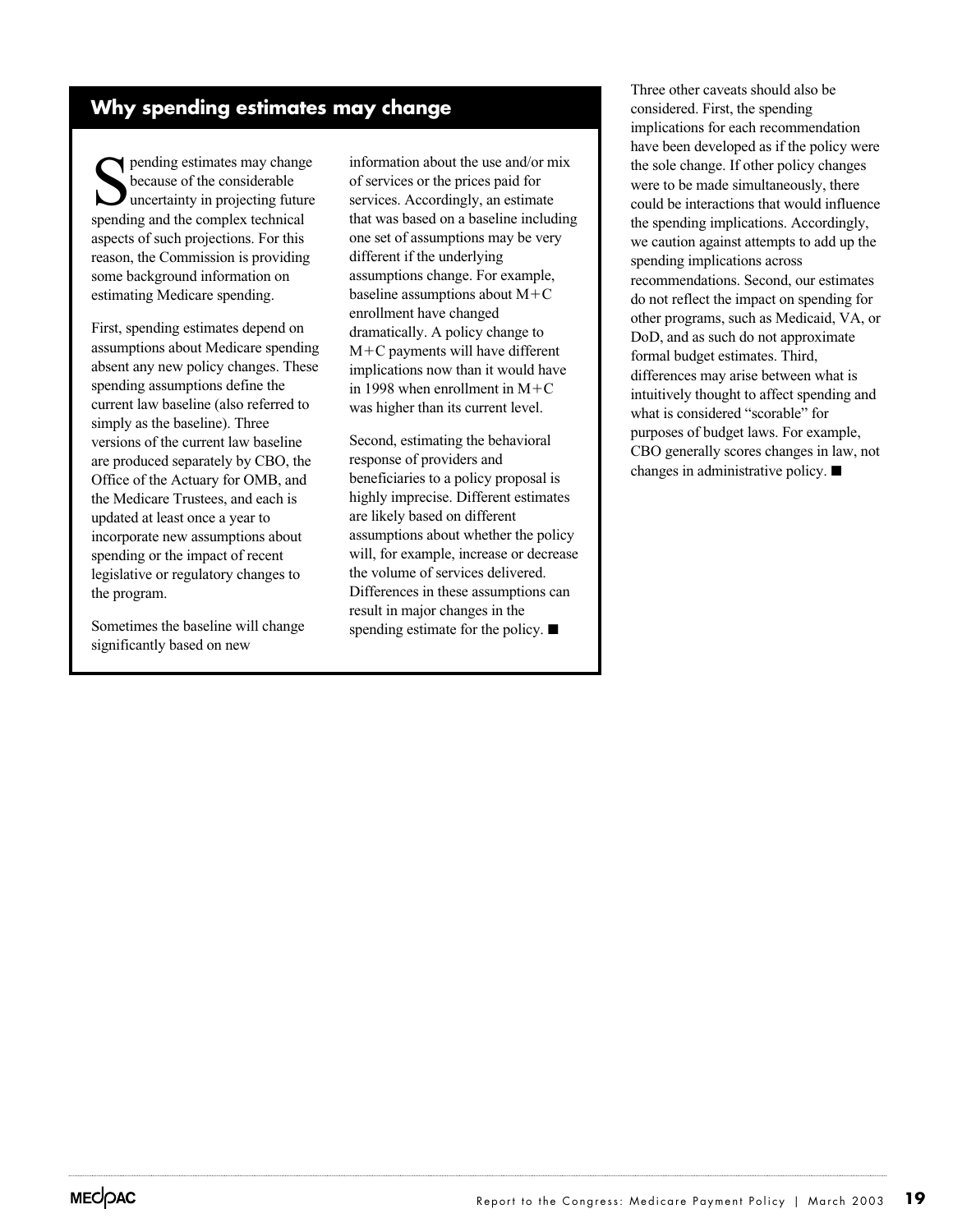## **References**

Alliance for Aging Research. Great expectations: Americans' views on aging. Washington (DC), Alliance for Aging Research. May 2001. Results of a national survey on aging.

Andersen G, Robert Wood Johnson Foundation. Partnership for solutions: better lives for people with chronic conditions. Written testimony before the Subcommittee on Health, U.S. House of Representatives Committee on Ways and Means. April 16, 2002.

Baker LC. The effect of HMOs on fee-for-service health expenditures: evidence from Medicare, Journal of Health Economics. 1997, Vol. 16, No. 4, p. 453–481.

Centers for Medicare & Medicaid Services. Chartbook. Baltimore (MD), CMS. June 2002, Section III.B.5., p.10.

Congressional Budget Office. Issues in designing a prescription drug benefit for Medicare: a CBO study. Washington (DC), CBO. October 2002a, p. 4.

Congressional Budget Office. The looming budgetary impact of society's aging, longrange fiscal policy brief. Washington (DC), CBO. July 3, 2002b.

Crippen DL, Congressional Budget Office. Disease management in Medicare: data analysis and benefit design issues. Written testimony before the U.S. Senate Special Committee on Aging. September 19, 2002a.

Crippen DL, Congressional Budget Office. Projections of Medicare and prescription drug spending. Written testimony before the U.S. Senate Committee on Finance. March 7, 2002b.

Ginsburg PB, Center for Studying Health System Change. Looking behind the numbers: what's driving health care costs. Written testimony before the Subcommittee on Employer-Employee Relations, U.S. House of Representatives Committee on Education and the Workforce. June 18, 2002.

Hewitt Associates. Health care cost increases expected to continue double-digit pace in 2003. Lincolnshire (IL), press release. October 14, 2002.

Kaiser Family Foundation and Health Research and Educational Trust. Employer health benefits: 2002 summary of findings. Washington (DC), Kaiser Family Foundation and HRET. September 2002, available at http://www.kff.org/content/2002/20020905a/ 3252a.pdf.

Medicare Payment Advisory Commission. Medicare beneficiaries' costs and use of care in the last year of life. Washington (DC), MedPAC. May 2000.

Mercer WM. Mercer/Foster Higgins national survey of employer-sponsored health plans 2000. New York (NY), William M. Mercer, Inc. 2002.

Moon M. Beneath the averages: an analysis of Medicare and private expenditures. Washington (DC), Henry J. Kaiser Family Foundation. September 1999, p. iii and 11.

Quayle, James R, Office of the Actuary. Electronic communication with the Office of Personnel Management. Washington (DC). January 10, 2003.